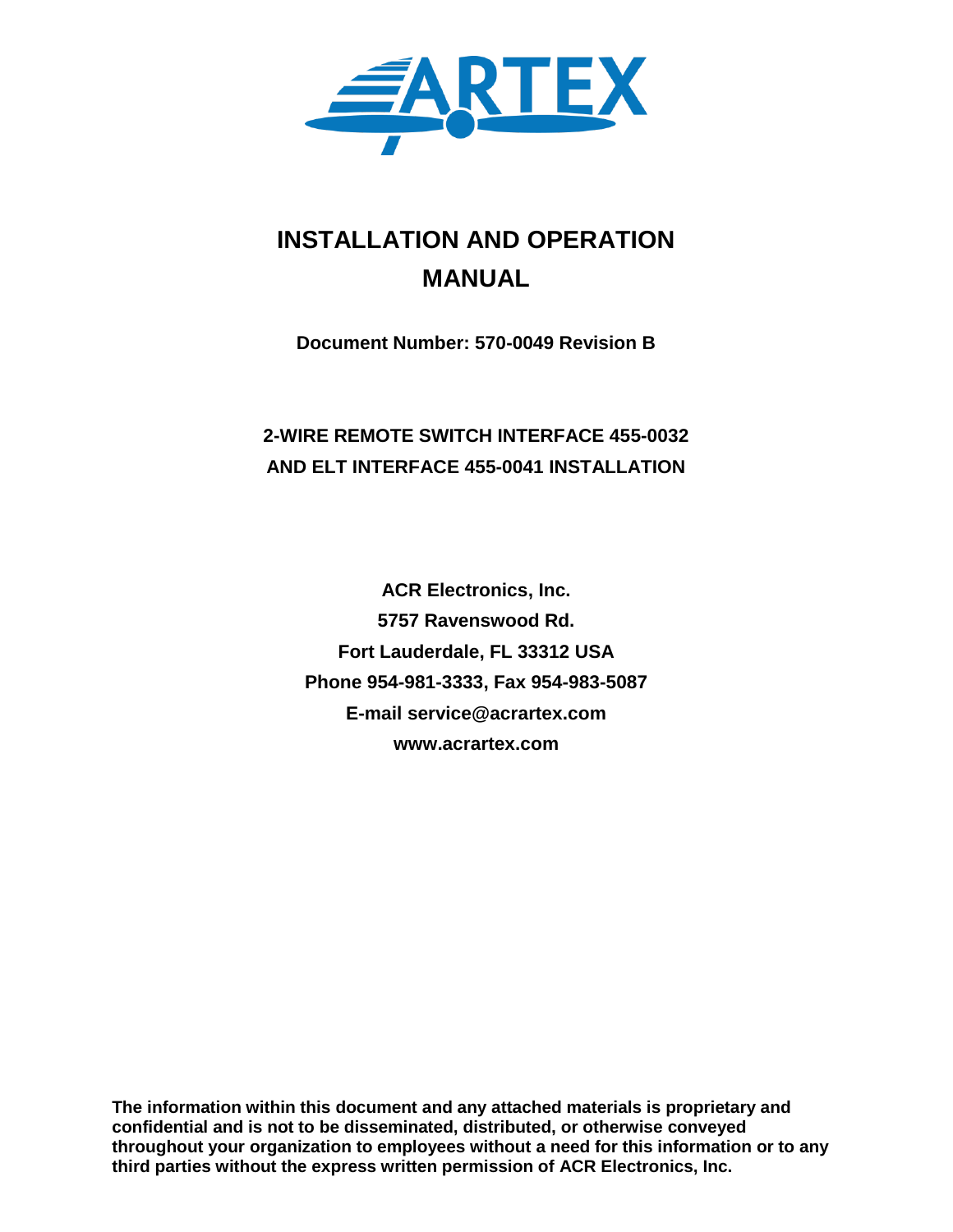- 1. This document discloses subject matter in which ACR Electronics, Inc. has proprietary rights. Neither receipt nor possession thereof confers or transfers any right to reproduce or disclose the document, any part thereof, any information therein, or any physical article or device, or practice any method or process except by written permission from or written agreement with ACR Electronics, Inc.
- 2. The interfaces 453-0032 or 453-0041 are only available in a pack list configuration 455-0032 and 455-0041 respectively.
- 3. The interface system does not function with any of the Artex remote switches, and can only operate with the single toggle switch 140-3349 provided in the pack list 455-0049.
- 4. Due to the large array of configurations possible, ACR Electronics, Inc. does not provide a harness as part of the installation of the ELT or the interface system.
- 5. The toggle switch 140-3349 is not available with a protective guard.
- 6. The interfaces 453-0032 and 453-0041 function with all Artex Emergency Locator Transmitters, other than the ELT-200 series.
- 7. The mating connector and contacts connecting to the ELT are found in the install kit included in the pack list at the time the beacon is purchased. Accordingly, the hardware included in the 455- 0032 and 455-0041 is only used to connect each interface together.
- 8. The toggle switch 140-3349 is not grounded to the ELT, so the system works for metallic and composite aircrafts when the beacon and the toggle are installed far apart.
- 9. Follow standard aircraft wiring practices.
- 10. This manual is subject to regular updates and changes.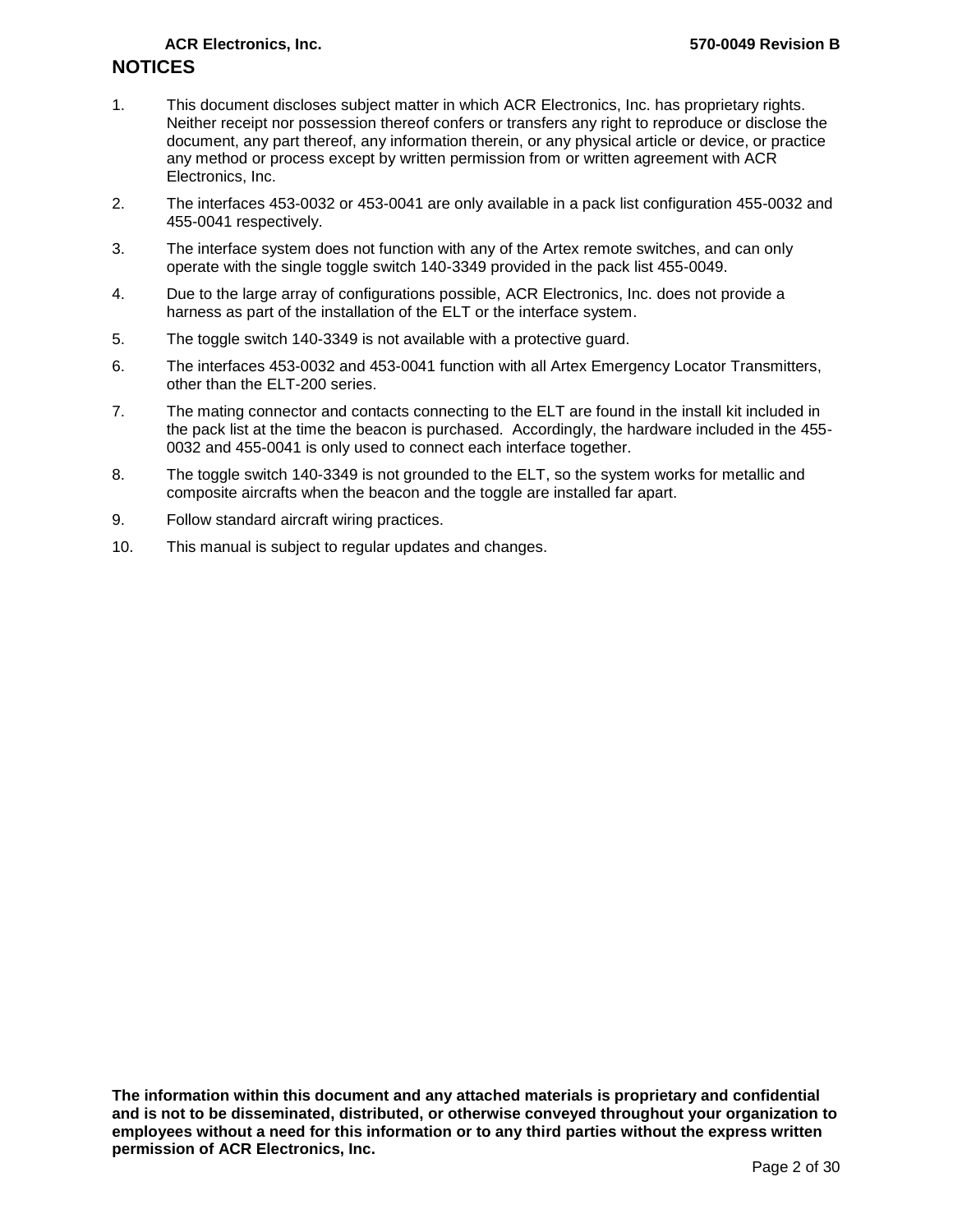## **ACR Electronics, Inc. 570-0049 Revision B LIST OF AFFECTED PAGES**

| PAGE#                   | <b>DATE</b> | <b>REASON FOR CHANGE</b> |
|-------------------------|-------------|--------------------------|
| <b>TITLE</b>            | 07-03-13    |                          |
| $\mathbf{1}$            | 07-03-13    |                          |
| $\mathbf 2$             | 07-03-13    |                          |
| $\mathbf{3}$            | 07-03-13    |                          |
| $\overline{\mathbf{4}}$ | 07-03-13    |                          |
| 5                       | 07-03-13    |                          |
| $\bf 6$                 | 07-03-13    |                          |
| $\overline{\mathbf{r}}$ | 07-03-13    |                          |
| 8                       | 07-03-13    |                          |
| $\boldsymbol{9}$        | 07-03-13    |                          |
| 10                      | 07-03-13    |                          |
| 11                      | 07-03-13    |                          |
| 12                      | 07-03-13    |                          |
| 13                      | 07-03-13    |                          |
| 14                      | 07-03-13    |                          |
| 15                      | 07-03-13    |                          |
| 16                      | 07-03-13    |                          |
| 17                      | 07-03-13    |                          |
| 18                      | 07-03-13    |                          |
| 19                      | 07-03-13    |                          |
| 20                      | 07-03-13    |                          |
| 21                      | 07-03-13    |                          |
| 22                      | 07-03-13    |                          |
| 23                      | 07-03-13    |                          |
| 24                      | 07-03-13    |                          |
| 25                      | 07-03-13    |                          |
| 26                      | 07-03-13    |                          |
| 27                      | 07-03-13    |                          |
| 28                      | 07-03-13    |                          |
| 29                      | 07-03-13    |                          |
| 30                      | 07-03-13    |                          |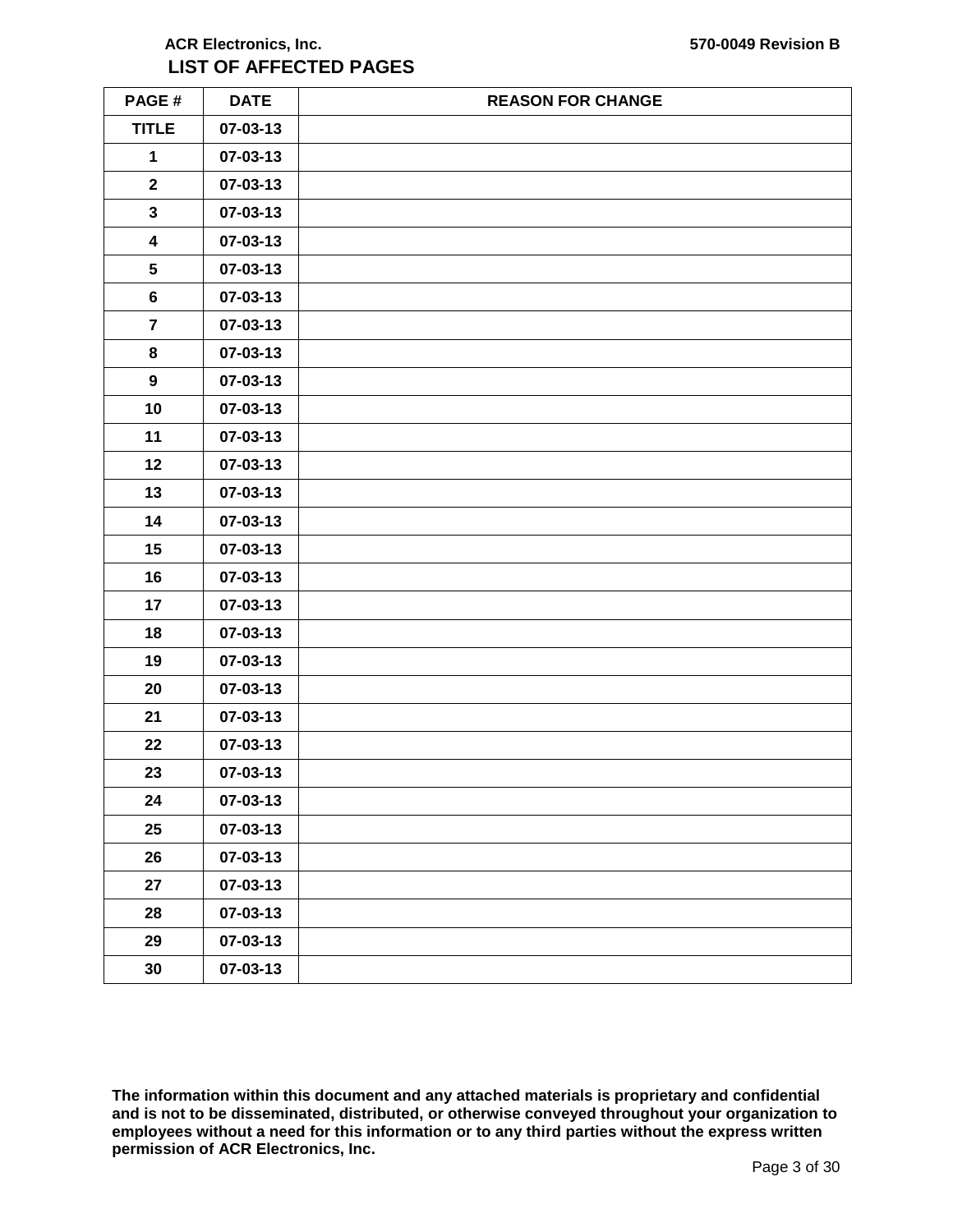## **ACR Electronics, Inc. 570-0049 Revision B REVISION HISTORY**

| <b>REVISION</b> | <b>ENGINEERING CHANGE ORDER</b>                     | <b>DATE</b> |
|-----------------|-----------------------------------------------------|-------------|
| $\blacksquare$  | <b>RELEASE</b>                                      | 02-02-09    |
| А               | <b>DCN 3556</b>                                     | 11/16/09    |
| в               | ECO 15419 Update branding to ACR throughout manual. | 7/3/13      |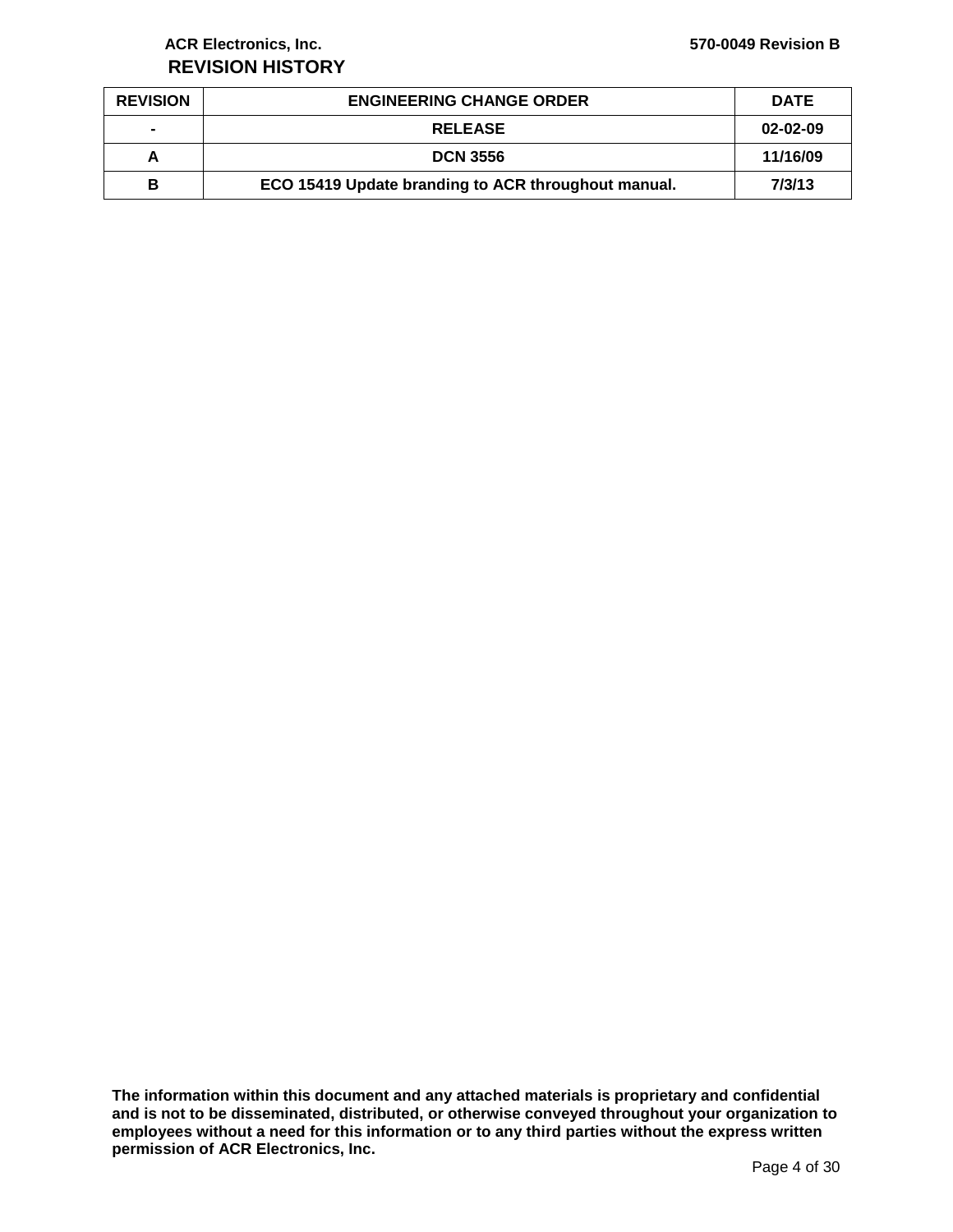## **TABLE OF CONTENTS**

| 1.              |  |  |  |  |
|-----------------|--|--|--|--|
| 2.              |  |  |  |  |
| 3 <sub>1</sub>  |  |  |  |  |
| 3.1             |  |  |  |  |
| 3.2             |  |  |  |  |
|                 |  |  |  |  |
| 4.1             |  |  |  |  |
| 4.2             |  |  |  |  |
|                 |  |  |  |  |
| 5.1             |  |  |  |  |
|                 |  |  |  |  |
| 6.1             |  |  |  |  |
|                 |  |  |  |  |
| 7.1             |  |  |  |  |
| 7.2             |  |  |  |  |
| 7.3             |  |  |  |  |
| 7.4             |  |  |  |  |
|                 |  |  |  |  |
| 8.1             |  |  |  |  |
|                 |  |  |  |  |
| 9.1             |  |  |  |  |
| 10 <sub>1</sub> |  |  |  |  |
|                 |  |  |  |  |
|                 |  |  |  |  |
|                 |  |  |  |  |
|                 |  |  |  |  |
|                 |  |  |  |  |
|                 |  |  |  |  |
|                 |  |  |  |  |
| 11.             |  |  |  |  |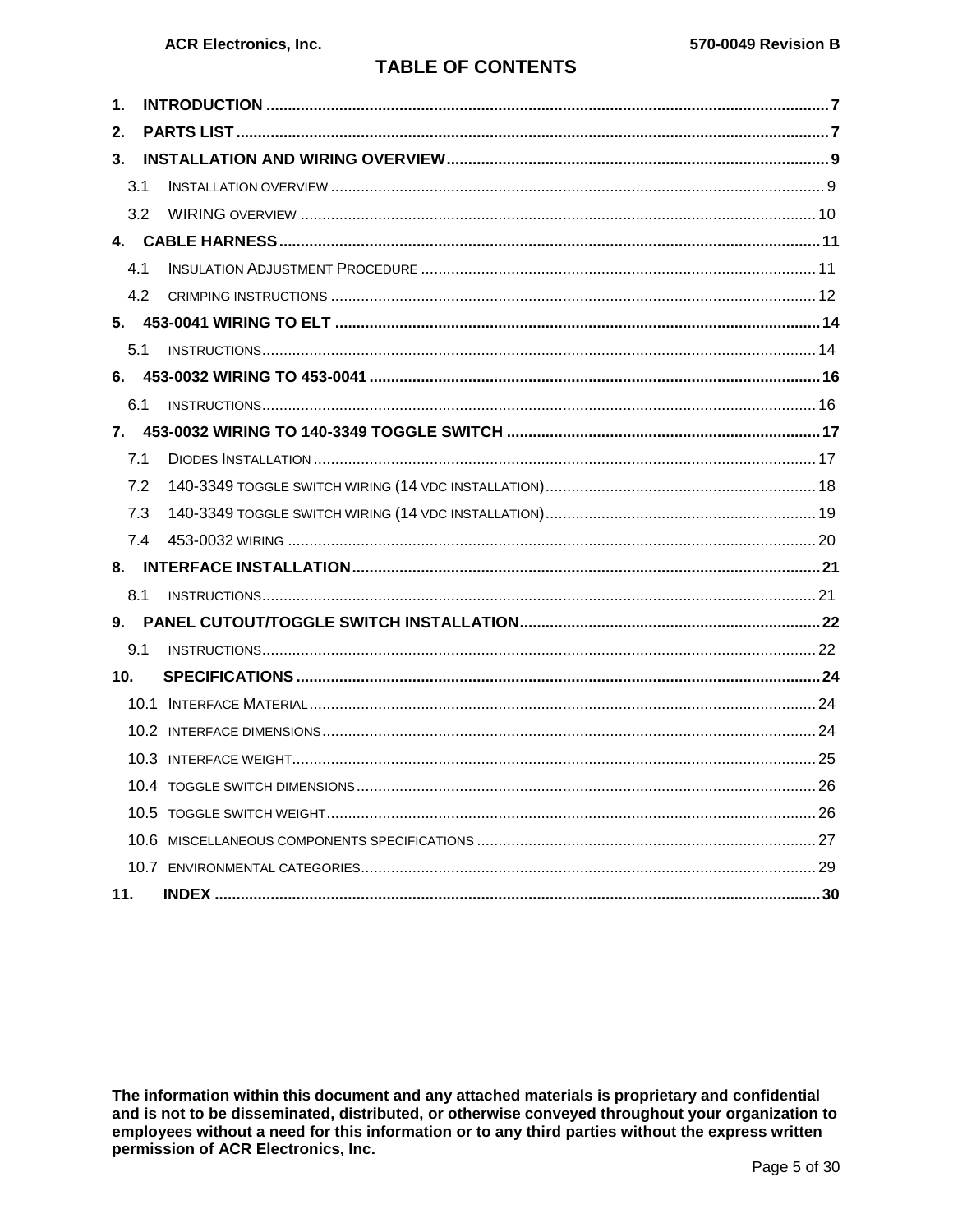## **LIST OF FIGURES**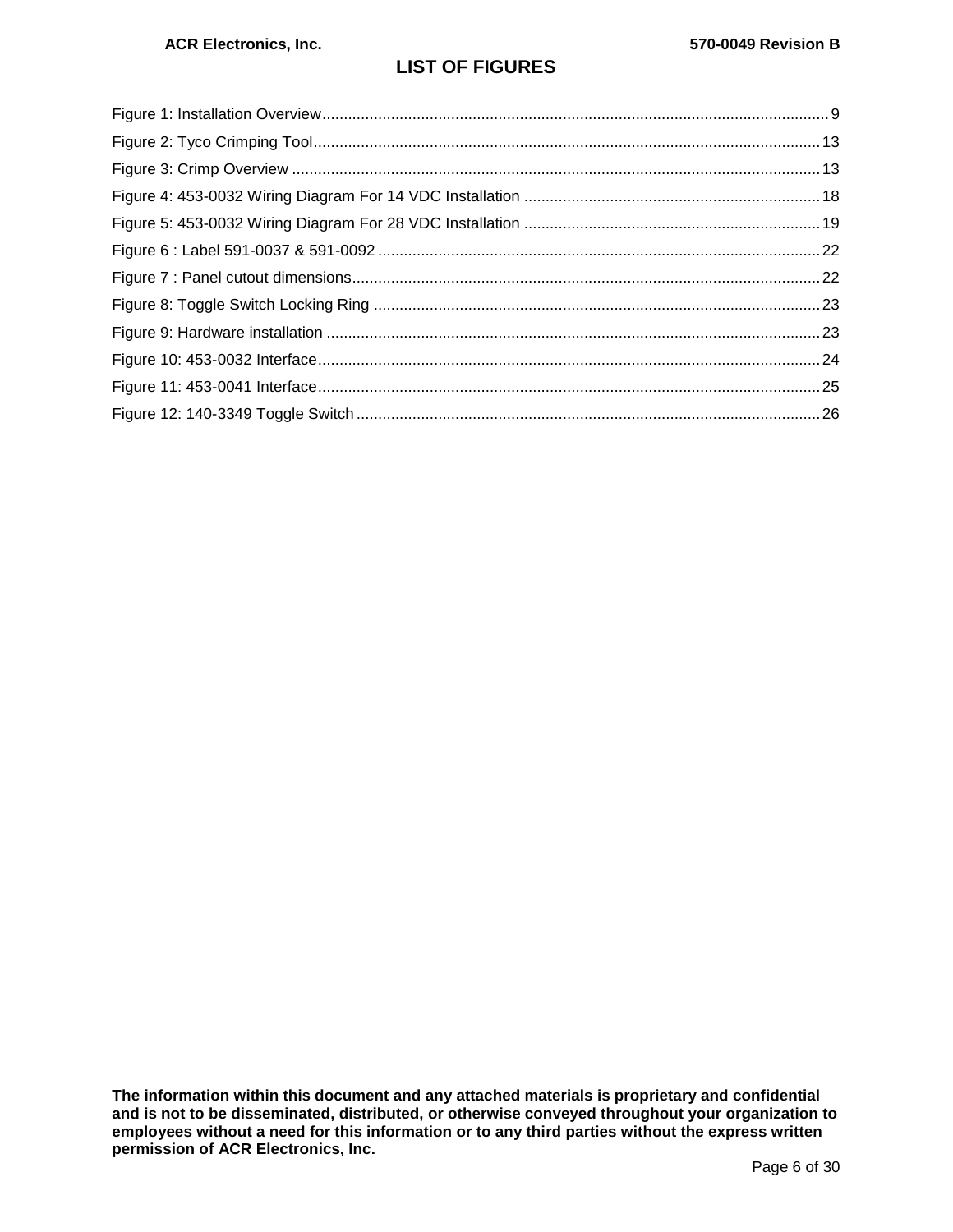#### <span id="page-6-0"></span>**1. INTRODUCTION**

This manual contains detailed information about the installation and operation of the interfaces 453-0032 and 453-0041 with any Artex Emergency Locator Transmitters. The interfaces do not function with the ELT-200 series.

The intent of the interface system is to provide a cost effective means to our customers to retrofit existing ELT installations using 2-wire connection between the ELT and a toggle switch.

This manual is not intended to be an installation for the ELT system. Use this manual in conjunction with any Artex ELT manuals.

#### <span id="page-6-1"></span>**2. PARTS LIST**

The following parts should be included with the 455-0032, 455-0041, and 455-0049 Pack Lists. Please contact ACR Electronics, Inc. if shortages are found.

| <b>QUANTITY</b> | <b>PART NUMBER</b> | <b>DESCRIPTION</b>                        |
|-----------------|--------------------|-------------------------------------------|
|                 | 455-0032           | Pack List, 2-Wire RSWT Interface 453-0032 |
| 1 ea.           | 150-0022           | Connector, Plug D-Sub 9-Pin Crimp         |
| 1 ea.           | 151-0006           | Backshell, D-Sub 9-Pin Plastic            |
| 11 ea.          | 151-0042           | Pin, D-Sub 22-26 AWG Crimp                |
| 2 ea.           | 201-0810           | Screw, PHP 8-32 x 5/8 SS                  |
| 2 ea.           | 241-0832           | Nut, Hex 8-32 x 1/4 SS                    |
| 2 ea.           | 246-0001           | Washer, Flat #8 OD3/8 SS                  |
| 2 еа.           | 247-0800           | Washer, Lock Internal Tooth #8            |
| 1 ea.           | 453-0032           | 2-Wire Remote Switch Interface            |

**QUANTITY PART NUMBER DESCRIPTION**

|        | 455-0041 | Pack List, 2-Wire ELT Interface 453-0041 |
|--------|----------|------------------------------------------|
| 1 ea.  | 150-0022 | Connector, Plug D-Sub 9-Pin Crimp        |
| 1 ea.  | 151-0006 | Backshell, D-Sub 9-Pin Plastic           |
| 11 ea. | 151-0042 | Pin, D-Sub 22-26 AWG Crimp               |
| 2 ea.  | 201-0810 | Screw, PHP 8-32 x 5/8 SS                 |
| 2 еа.  | 241-0832 | Nut, Hex 8-32 x 1/4 SS                   |
| 2 ea.  | 246-0001 | Washer, Flat #8 OD3/8 SS                 |
| 2 еа.  | 247-0800 | Washer, Lock Internal Tooth #8           |
| 1 ea.  | 453-0041 | 2-Wire ELT Interface                     |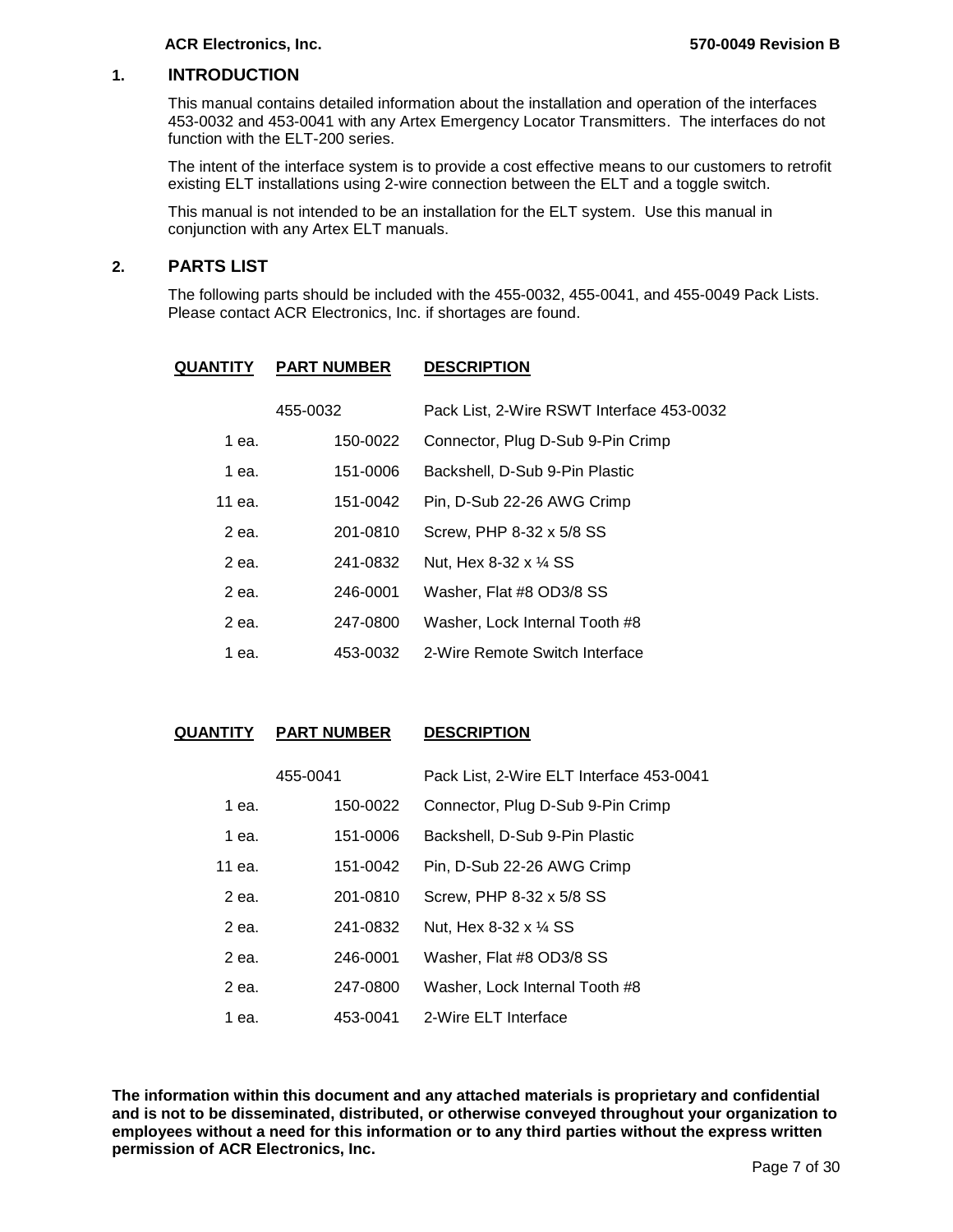#### **QUANTITY PART NUMBER DESCRIPTION**

| 455-0049 |          | Pack List, 2-Wire ELT/RSWT Interface                               |  |
|----------|----------|--------------------------------------------------------------------|--|
| 2 ea.    | 120-4007 | Diode, 1N4007                                                      |  |
| 1 ea.    | 140-3349 | Switch, DPDT W/LED Tip 2-Pos.                                      |  |
| 1 ea.    | 455-0032 | Pack List, 2-Wire RSWT Interface 453-0032                          |  |
| 1 ea.    | 455-0041 | Pack List, 2-Wire ELT Interface 453-0041                           |  |
| 1 ea.    | 570-0049 | Manual, 2-Wire RSWT Interface 455-0032 & ELT<br>Interface 455-0041 |  |
| 1 ea.    | 591-0037 | Label, Toggle Switch Horizontal                                    |  |
| 1 ea.    | 591-0092 | Label, Toggle Switch                                               |  |

**NOTES:** For a new installation, the hardware required to connect the wires to the ELT end is included in the pack list during the purchase of the beacon.

 For an existing installation using an Artex ELT, you can purchase the Installation Kit based on the ELT series of the beacon that you have if you do not have the necessary hardware on hand already.

| <b>Table 1: Installation Kits</b>                                                     |                                     |  |  |  |
|---------------------------------------------------------------------------------------|-------------------------------------|--|--|--|
| <b>ELT SERIES</b>                                                                     | <b>INSTALLATION KIT PART NUMBER</b> |  |  |  |
| 110-4, 100HM, 110-6                                                                   | 455-7004                            |  |  |  |
| C406-1, C406-1HM<br>C406-2, C406-2HM<br>G406-1, G406-2<br>G406-4, G406-4HM<br>B406-4, | 455-7421                            |  |  |  |
| C406-N, C406-N HM                                                                     | 455-7422                            |  |  |  |
| ME406, ME406HM, ME406P                                                                | 455-7423                            |  |  |  |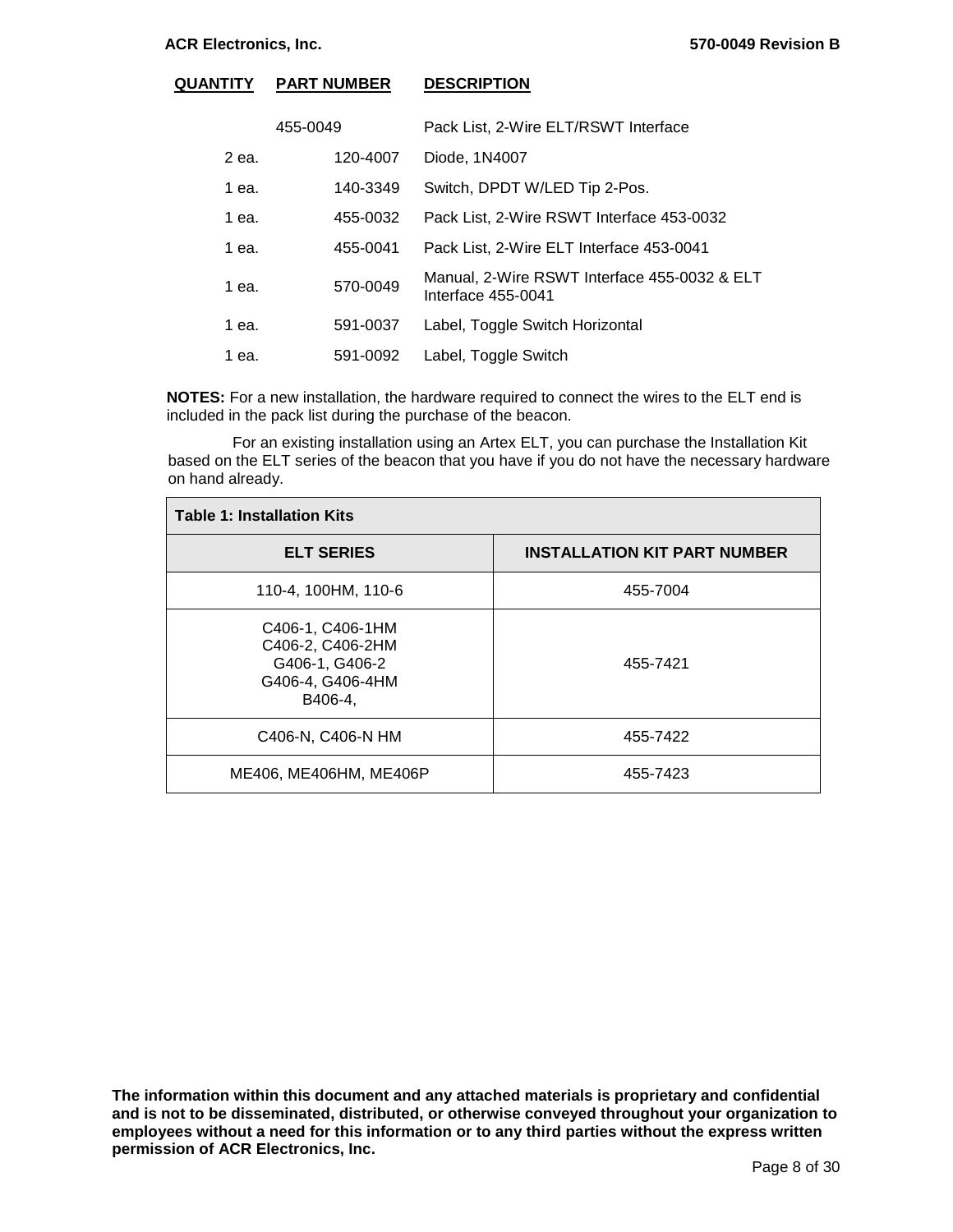## <span id="page-8-0"></span>**3. INSTALLATION AND WIRING OVERVIEW**

#### <span id="page-8-1"></span>**3.1 INSTALLATION OVERVIEW**

The installation below is shown without an ELT.



**Figure 1: Installation Overview**

## <span id="page-8-2"></span>**NOTE TO INSTALLERS: READ SECTION 3.2 SYSTEM OVERVIEW FOR RECOMMENDED INSTALLATION SEQUENCE.**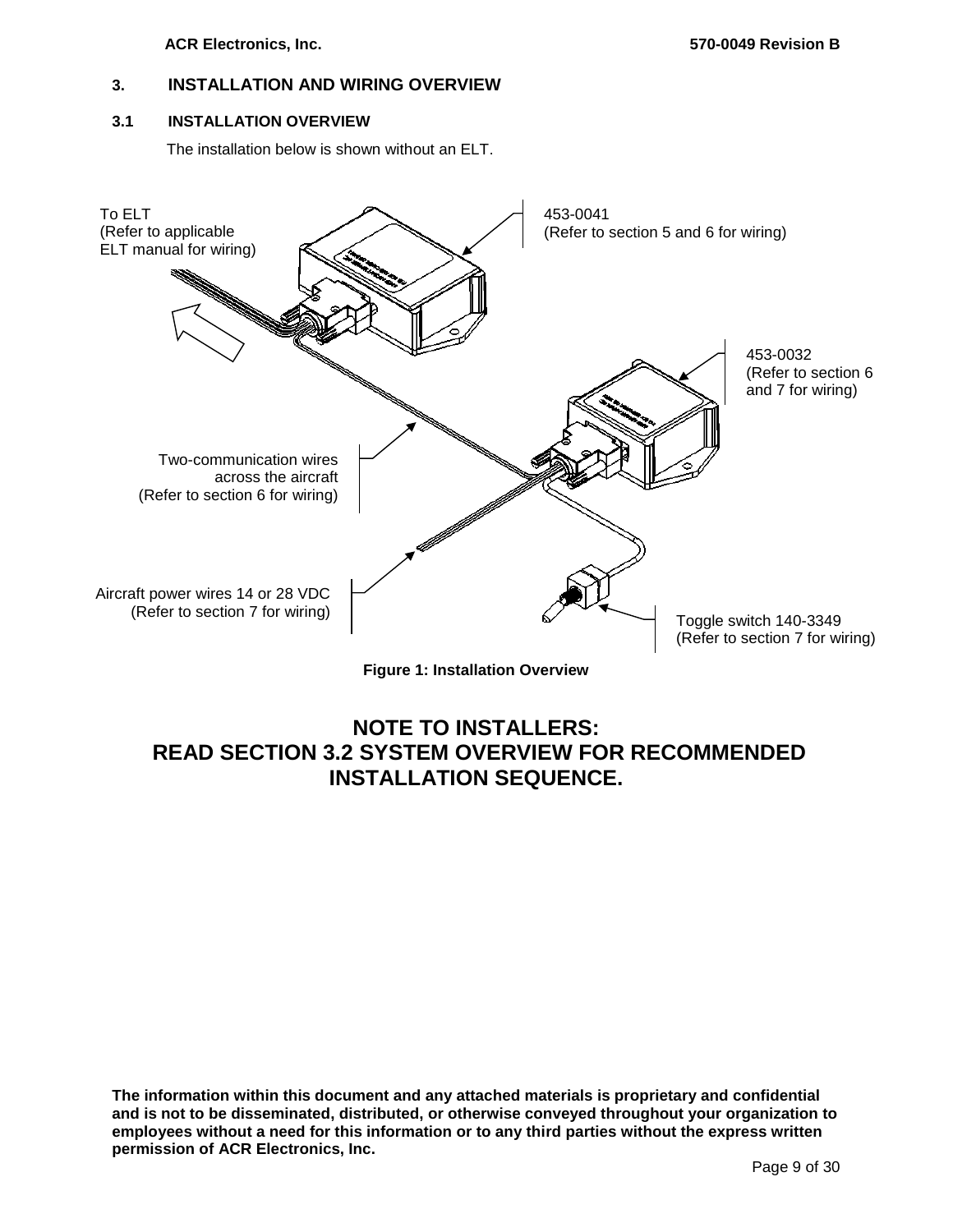### <span id="page-9-0"></span>**3.2 WIRING OVERVIEW**

Due to the range of ELT installation available, this manual does not illustrate each single wiring diagram pertaining to a specific ELT because the wiring is in fact very generic to all Artex beacons. All Artex ELTs follow the same wiring criteria, and have 5 basic electrical lines connecting the toggle switch to the beacon:

- 1. Light: This pin turns ON the toggle switch LED. The ELT output is a square wave pulse with 280 millisecond period. The ON period of the pulse is 140 milliseconds and the OFF period is 140 milliseconds.
- 2. Reset 1: This pin enables the ELT to determine the ON or ARM position of the toggle switch.
- 3. Reset 2: This pin enables the ELT to determine the ON or ARM position of the toggle switch.
- 4. External ON: This pin turns ON the ELT when it is grounded.
- 5. Ground: This pin is tied to Aircraft DC ground and references all control input and output signals.

The interface system alleviates the need to install the 5 electrical wires across the aircraft when the ELT and the toggle switch are installed apart. As such, the system uses 2 interfaces to convert the typical 5-wire communication line down to 2 wires.

The ELT interface 453-0041 has a built-in horn that is powered by the ELT.

Upon initialization of either the ELT or the toggle switch 140-3349, the event communication latency between these two products is less than 2 seconds. As such, a change in the lamp state (LED) also takes place within 2 seconds.

Once the system is operational, the standard LED flash rate is ~140 msec.

The quiescent state power consumption (with the toggle switch in the "ARM" position) of the interfaces is less than 100μA.

The color of the two communication wires between the interfaces is inconsequential, but each wire must:

- 1. Have the proper gauge (22-26).
- 2. Be properly connected to the appropriate contact on the D-sub mating connector of each interface as shown in the appropriate wiring diagram.

The voltage range of the 453-0032 interface is 6.5 to 30 VDC, but aircraft power is typically 14 and 28 VDC.

The interface 453-0041 contains a latching relay so a slight clinking noise should be expected during operation.

#### **INSTALLATION SEQUENCE:**

| 1. Install the switch       | $(140-3349)$   |
|-----------------------------|----------------|
| 2. Install the front module | $(453 - 0032)$ |
| 3. Install the rear module  | $(453 - 0041)$ |

- 4. Apply power source to modules
- 5. Connect ELT

**NOTE: If this sequence is not followed during installation it is possible for the latching relay to be latched "ON" with the power off, causing the ELT to turn on when connected. Reset this condition by connecting power and toggling the switch from ARM to ON and back to ARM.**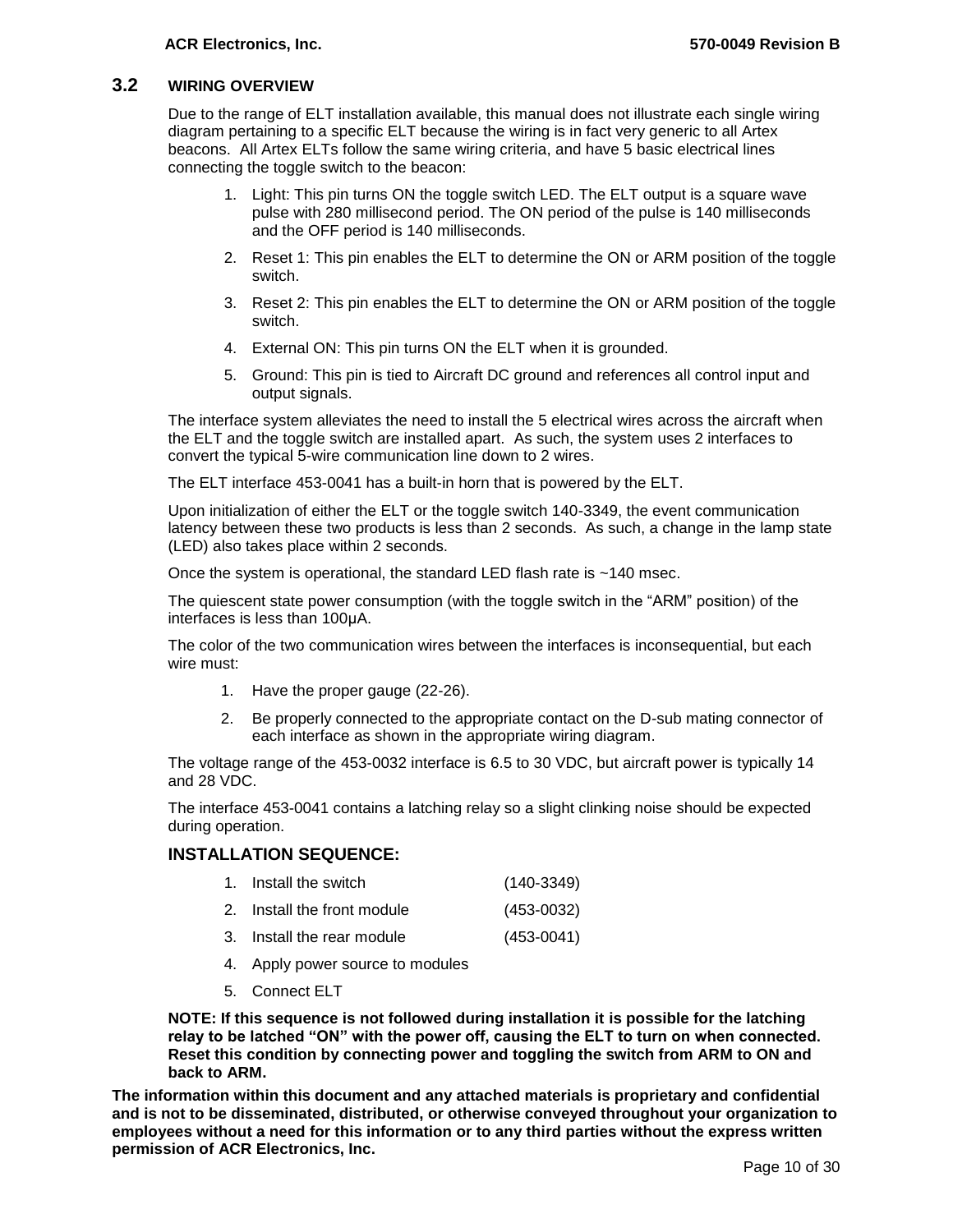### <span id="page-10-0"></span>**4. CABLE HARNESS**

Due to the large array of configurations possible, ACR Electronics, Inc. does not provide a harness as part of the installation of the ELT. Accordingly, it is the responsibility of the installer:

- 1. To manufacture the required harness(es) and ensure that the wires are adequate for the installation.
- 2. To check the integrity of the 2-communication wires installed across the aircraft.
- 3. To thoroughly check the integrity of any wires used in the installation to lessen wiring problems and increase operational readiness.
- 4. To follow standard aircraft wiring practices.

The D-sub crimp contact 151-0042 accepts 22 to 26 AWG wires and is used with Tyco crimping tool 91525-1 or equivalent.

Artex recommends using a shielded cable to prevent signals related to power frequency, audio frequency and electrical transients generated from on-board equipments from interfering with the ELT operation.

The mating connector and contacts connecting to the ELT are found in the install kit included in the pack list at the time the beacon is purchased. Accordingly, the hardware included in the 455- 0032 and 455-0041 is only used to connect each interface together.

The interfaces 453-0032 and 453-0041 adequately communicate and allow operation of the toggle switch 140-3349 with the ELT when using 26 AWG wires with a length of 240 ft (73 meters). Other combinations of length and gauge size must be tested on a case by case basis to ensure proper communication between the ELT and the toggle switch.

#### <span id="page-10-1"></span>**4.1 INSULATION ADJUSTMENT PROCEDURE**

On many tools, the insulation barrel crimp height is regulated by the Insulation Adjustment Knob [\(Figure 2\)](#page-12-0). The insulation crimp should hold the insulation firmly without cutting into it. To determine the proper insulation crimp setting, test crimp a loose piece contact using the setting which corresponds to the insulation diameter:

- (1) for small
- (2) and (3) for medium
- (4) for large

#### **D-Sub Crimp:**



*Do NOT cut or nick the wire strands during wire stripping.*

Contact crimp 151-0042 accepts wire AWG 22 through 26.

| <b>DESCRIPTION</b> | <b>MANUFACTURER GAUGE</b> |          | <b>TOOL PART NUMBER</b> |  |
|--------------------|---------------------------|----------|-------------------------|--|
|                    |                           | $\cdots$ | $\cdots$                |  |

Hand Tool Crimper Tyco 22-26 92525-1 or equivalent

**NOTE:** Use Tyco Extraction/Removal Tool 91067-2 or equivalent. For further information, refer to Tyco 91285-1 Insertion/Extraction Tool document IS9404 located on Tyco web site.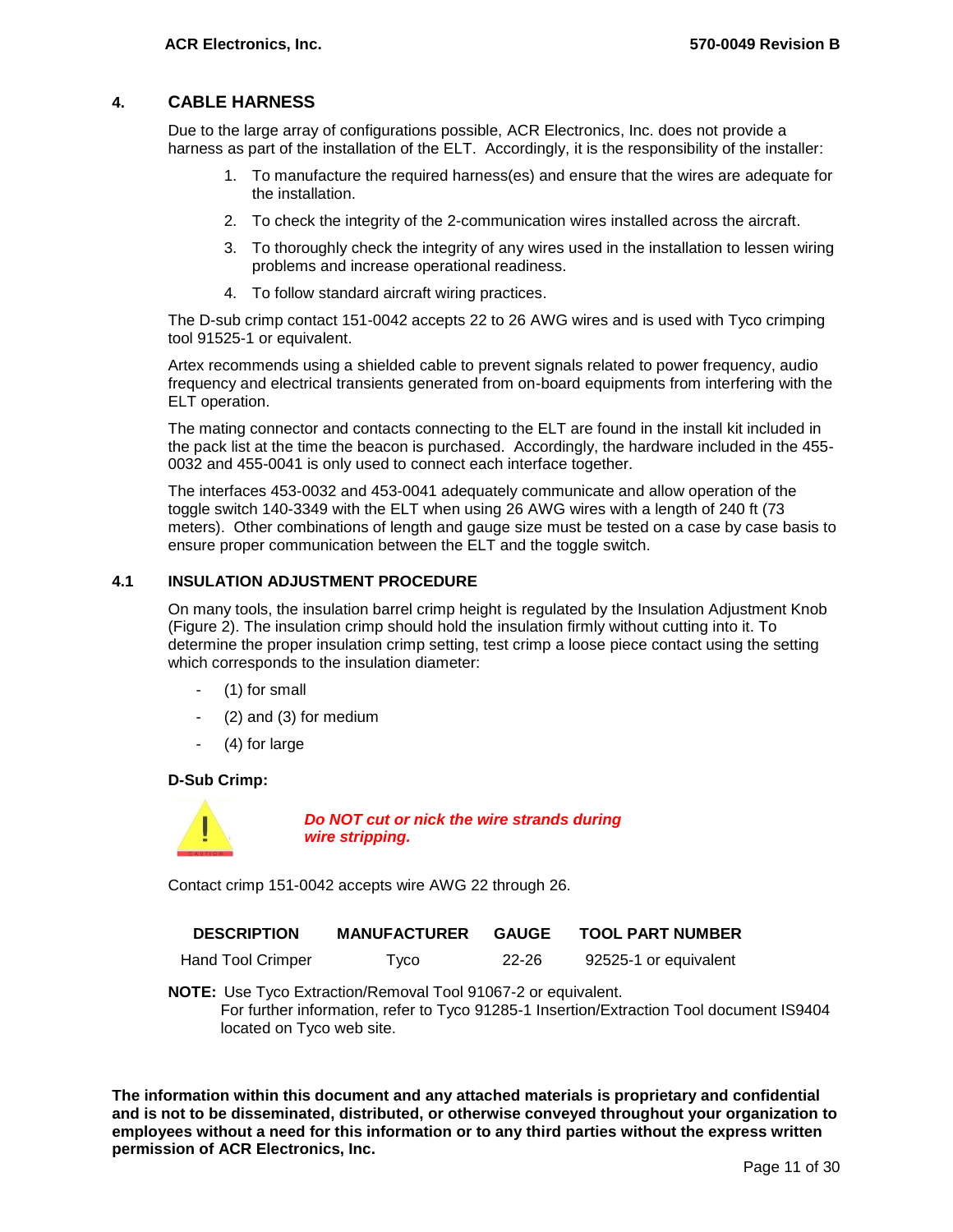#### <span id="page-11-0"></span>**4.2 CRIMPING INSTRUCTIONS**

**NOTES:** This section is used in conjunction with the ELT and remote switch wiring sections

Refer to Tyco CERTI-CRIMP II Straight Action Hand Tools document 408-8547 for further information if required (Tyco web site).

- 4.2.1 Read the instructions before proceeding to familiarize yourself with the process.
- 4.2.2 Ensure that the wire intended for use is compatible with the wire size of the contact crimp.
- 4.2.3 Contact crimp 151-0042 accepts wire AWG 22 through 26.
- 4.2.4 Cut the wires to size according to the installation requirements and depending on the proximity of:
	- 1. The ELT with reference to the 453-0041 interface
	- 2. The toggle switch with reference to the 453-0032 interface
	- 3. Each interface with respect to each other
- 4.2.5 Strip 0.100" ±0.010 of insulation from the ends of each wire.

| <b>Table 2: Strip Length</b>       |                              |                                                   |                                            |                                                          |  |  |
|------------------------------------|------------------------------|---------------------------------------------------|--------------------------------------------|----------------------------------------------------------|--|--|
| <b>CRIMP TOOL</b><br><b>NUMBER</b> | WIRE SIZE $mm2$<br>(AWG)     | <b>INSULATION</b><br><b>DIAMETER</b><br>$mm$ (in) | <b>STRIP</b><br><b>LENGTH</b><br>$mm$ (in) | <b>CRIMP HEIGHT</b><br>$mm$ (in)                         |  |  |
|                                    |                              |                                                   |                                            |                                                          |  |  |
| TYCO 91525-1 or<br>equivalent      | $0.38 - 0.12$<br>$(22 - 26)$ | 1.27 max.<br>$(0.050 \text{ max})$                | $2.54 + 0.25$<br>$(0.100 \pm 0.010)$       | $0.88 - 0.76 \pm 0.05$<br>$(0.0345 - 0.0300 \pm 0.0020)$ |  |  |

Unit of measurement: mm (millimeter), in (inch)

4.2.6 Crimp contact 151-0042 to the end of each wire connecting to an interface according to the following instructions.

**NOTE:** Once engaged, the ratchet will not release until the dies have been fully closed.

- 4.2.7 Hold the tool so that the front side is facing you.
- 4.2.8 Ensure that the tool ratchet is released by squeezing the tool handles and allowing them to open fully.
- 4.2.9 Holding the contact by its mating portion and looking straight into the crimp section, insert the contact from the back of the tool into the appropriate crimp chamber.
- 4.2.10 Position the contact between the crimpers so that the locator/insulation stop enters the slot in the contact. The wire barrel should butt against the locator/insulation stop. Refer to [Figure 2](#page-12-0) and [Figure 3.](#page-12-1)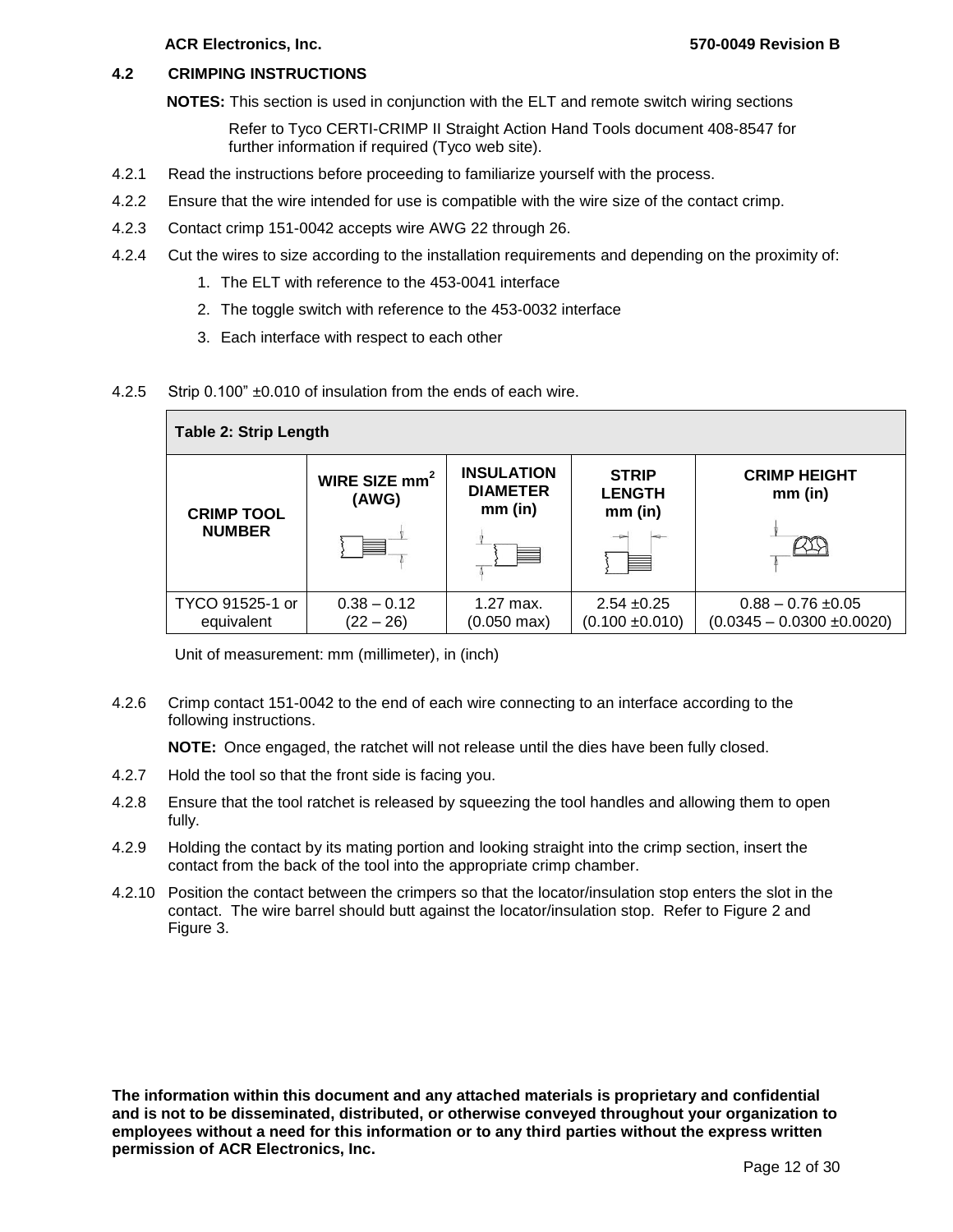

**Figure 2: Tyco Crimping Tool**

<span id="page-12-0"></span>

**Figure 3: Crimp Overview**

- <span id="page-12-1"></span>4.2.11 Hold the contact in this position and squeeze the tool handles together until the insulation anvil starts entry into the insulation crimper (usually two ratchet clicks). Do NOT deform the insulation barrel or wire barrel.
- 4.2.12 Insert a properly stripped wire through the locator slot and into the wire barrel of the contact until the insulation butts against the locator/insulation stop.
- 4.2.13 Hold the wire in place and crimp the contact to the wire by squeezing the tool handles together until the ratchet releases.
- 4.2.14 Allow the tool handles to open fully and remove the crimped contact from the tool.
- 4.2.15 Check the crimp height with a micrometer and ensure that it meets dimension 0.0300 to 0.0345  $(\pm 0.0020)$ .
- 4.2.16 Position the contact in the appropriate contact cavity of the D-sub (150-0022) based on the wiring diagrams mentioned in the appropriate section of this document depending if the 453-0032 or 453-0041 is installed.
- 4.2.17 Push the contact inside the cavity using the insertion/removal tool 91067-2 or equivalent (20-24 AWG), or 91285-1 or equivalent (24-28 AWG).
- 4.2.18 Ensure that the contact is locked in the cavity.
- 4.2.19 Repeat the previous steps for all the wires required in the D-sub connector attaching to an interface.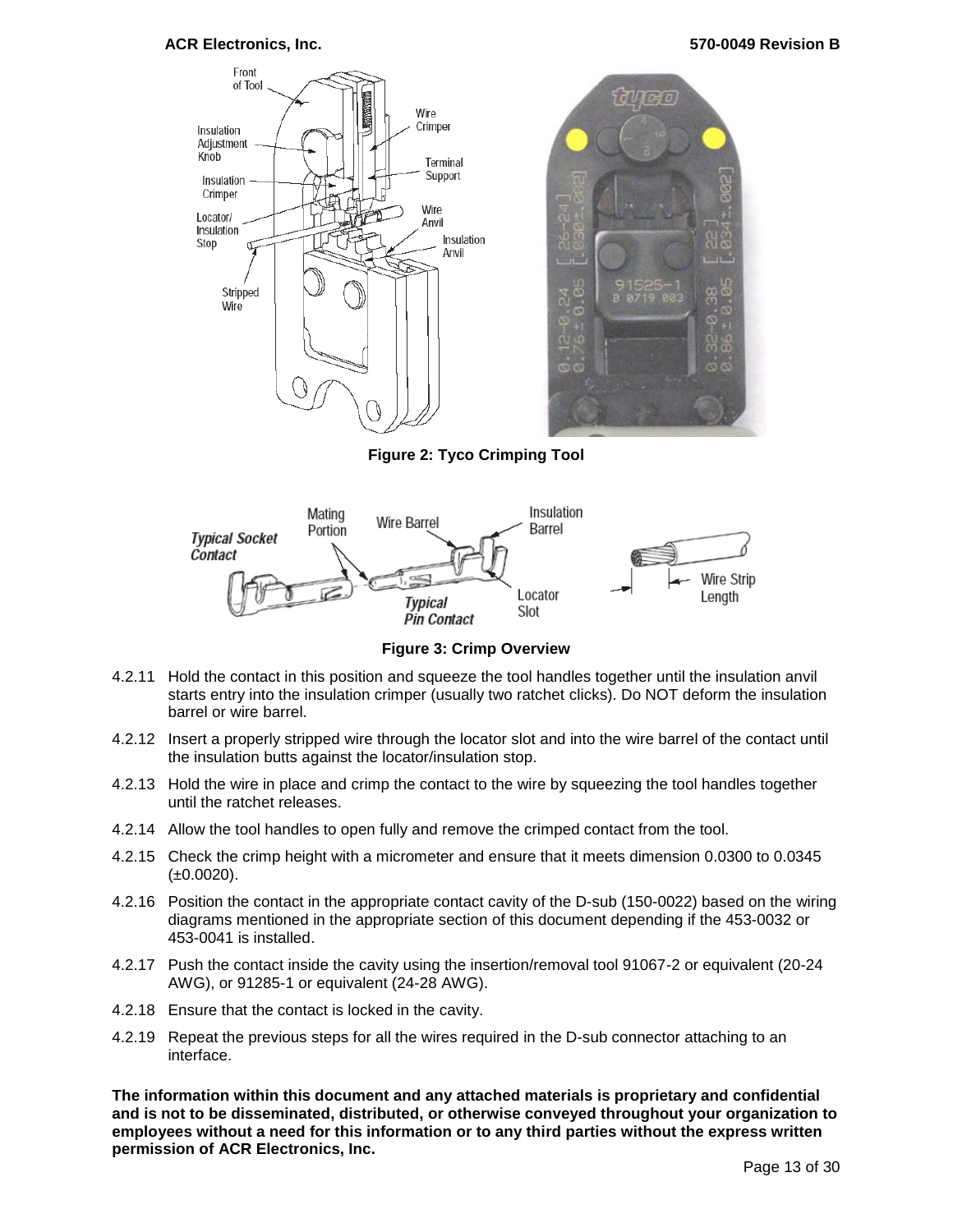- 4.2.20 Install the D-sub connector inside a backshell (151-0006).
- 4.2.21 Secure the strain relief using the screws provided in the backshell kit.
- <span id="page-13-0"></span>4.2.22 Install the thumbscrews and close the backshell with the screws.

#### **5. 453-0041 WIRING TO ELT**

#### <span id="page-13-1"></span>**5.1 INSTRUCTIONS**

- 5.1.1 The mating connector and contacts connecting to the ELT are found in the install kit included in the pack list at the time the beacon is purchased. Accordingly, the hardware included in the 455- 0032 and 455-0041 is only used to connect each interface together.
- 5.1.2 The built-in horn inside the interface is powered by the ELT and does not require the 453-0032 interface.
- 5.1.3 The wiring of an Artex ELT to the interface 453-0041 interface is simply performed by:
	- 1. Referring to the wiring diagram inside the manual of the ELT under installation. Electronic copies of the manuals are available from Artex's Web Site [www.acrartex.com](http://www.acrartex.com/)
	- 2. Identifying the pin out for the following electrical lines:
		- Light
		- Reset 1
		- Reset 2
		- External ON
		- Ground
		- Horn power
		- Horn ground
	- 3. Matching the electrical lines from the ELT to the 453-0041 interface connector based on the information presented below.

| <b>Table 3: ELT Wiring</b>               |                                      |                                                           |  |  |
|------------------------------------------|--------------------------------------|-----------------------------------------------------------|--|--|
| <b>PIN LOCATION</b>                      | 453-0041<br><b>INTERFACE</b><br>PIN# | <b>GENERIC ELT</b><br><b>SIGNAL</b><br><b>DESCRIPTION</b> |  |  |
|                                          |                                      | N/A                                                       |  |  |
| ELT INTERFACE 453-0041                   | $\overline{2}$                       | N/A                                                       |  |  |
| GENERIC ELT CONNECTOR<br>2               | 3                                    | Reset 1                                                   |  |  |
| З<br>RESET 1                             | $\overline{\mathbf{4}}$              | Reset 2                                                   |  |  |
| RESET <sub>2</sub><br>4<br>$HDRN +$<br>5 | 5                                    | Horn $+$                                                  |  |  |
| LIGHT<br>6<br>7<br>-HORN GRD             | 6                                    | Light                                                     |  |  |
| 8<br>FXT.<br><b>TIN</b><br>GROUND<br>9   | 7                                    | Horn Ground<br>(Aircraft Ground)                          |  |  |
|                                          | 8                                    | <b>External ON</b>                                        |  |  |
| 151-0042 CONTACT                         | 9                                    | <b>Aircraft Ground</b>                                    |  |  |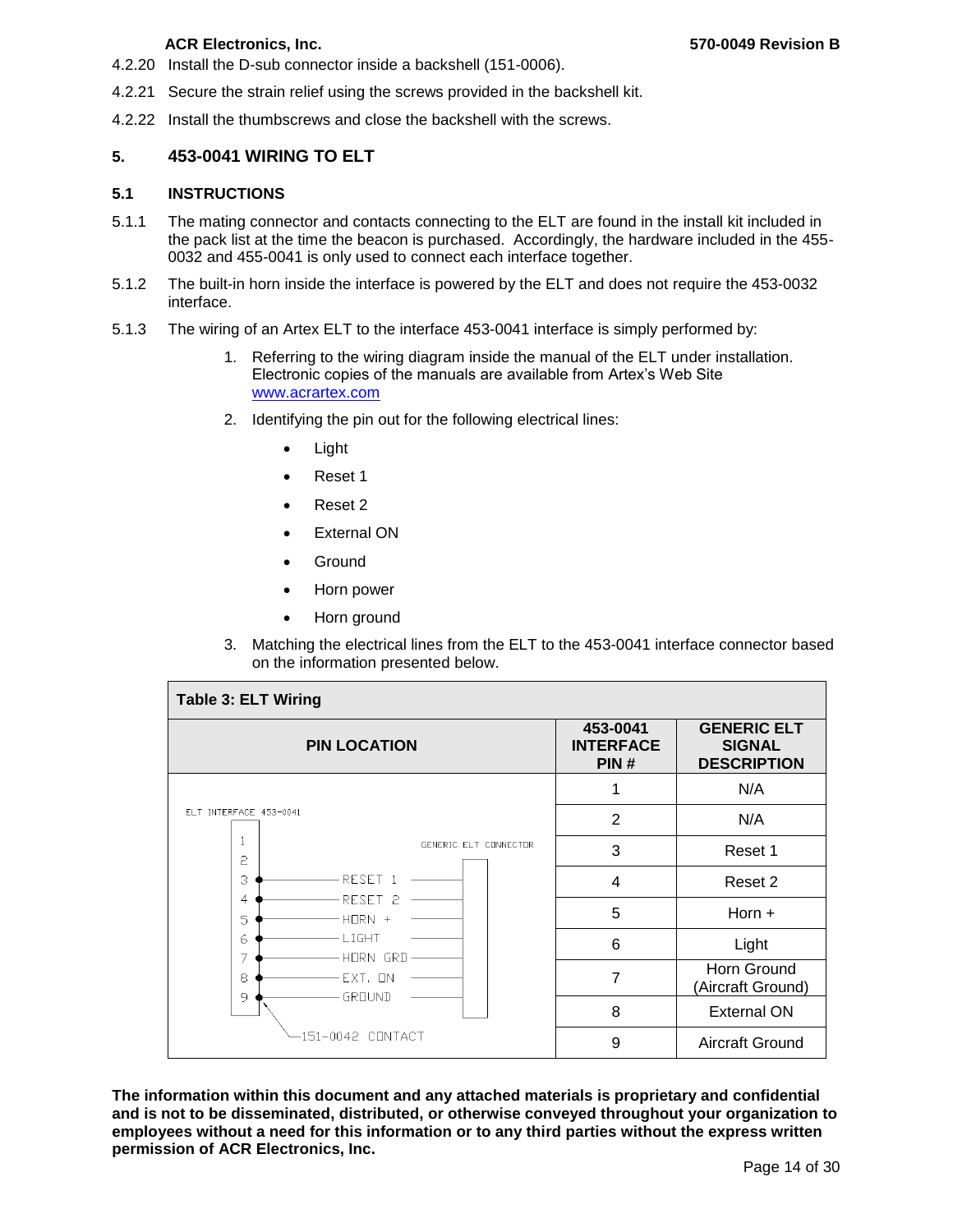

#### Example:

The following information highlights the wiring of the ME406 ELT series to the ELT interface 453- 0041:

| <b>DESCRIPTION</b> | <b>ME406 SERIES ELT</b> | 453-0041 ELT INTERFACE |  |
|--------------------|-------------------------|------------------------|--|
|                    | <b>PIN OUT</b>          | <b>PIN OUT</b>         |  |
| Light              | 2                       | 6                      |  |
| Reset 1            | 6                       | 3                      |  |
| Reset 2            | 13                      | 4                      |  |
| External ON        | 14                      | 8                      |  |
| Ground             | 7                       | 7 and 9                |  |
| Horn power         | 8                       | 5                      |  |
| Horn ground        | 7 or aircraft ground    |                        |  |

5.1.4 The wires for the interface 453-0041 are crimped and inserted inside the D-sub connector 150- 0022 using the same procedure highlighted in the ["Cable Harness"](#page-10-0) section.

**NOTE:** Do not close the backshell if the two communication wires have not been installed yet. Refer to section ["453-0032 wiring to 453-0041"](#page-15-0) in this document to complete the wiring across the interfaces.

- 5.1.5 Install the D-sub connector inside a backshell (151-0006) at the completion of the crimping process.
- 5.1.6 Secure the strain relief using the screws provided in the backshell kit.
- 5.1.7 Install the thumbscrews and close the backshell with the screws.
- 5.1.8 Attach the backshell to the interface 453-0041 using a torque between 1.5 and 2.0 in-lb (.7 to .22 Nm) at the completion of the entire wiring process.
	- **NOTE:** Accidently attaching the interface 453-0032 to the backshell instead of the 453-0041 does not harm the ELT, the toggle switch 140-3349, or any of the interfaces. The outcome is that the ELT cannot be activated remotely through the toggle switch 140-3349.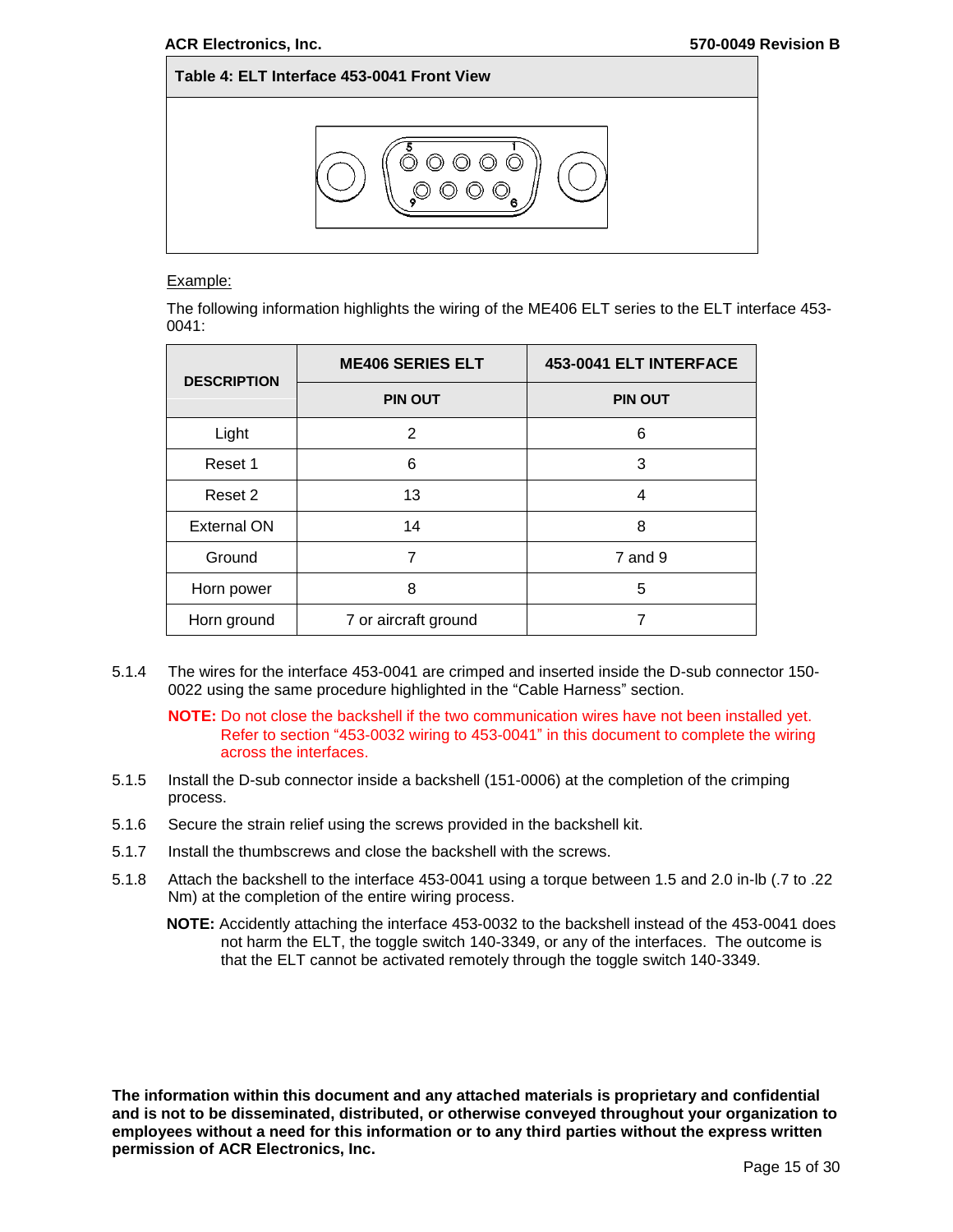#### <span id="page-15-0"></span>**6. 453-0032 WIRING TO 453-0041**

#### <span id="page-15-1"></span>**6.1 INSTRUCTIONS**

- 6.1.1 The size of the two wires is based on the D-sub crimp contact 151-0042 accepting 22 to 26 gauge wires.
- 6.1.2 The color of the two communication wires between the interfaces is inconsequential, but each wire must be properly connected to the appropriate contact on the D-sub mating connector.
- 6.1.3 The following information highlights the wiring between the two interfaces:



6.1.4 The ends of the two communication wires are crimped and inserted inside the D-sub connector 150-0022 using the same procedure highlighted in the "Crimping Instructions" section [4.](#page-10-0)

**NOTE:** Do not close the backshell if additional wiring to the D-subs is necessary. Refer to the appropriate sections in this document to complete the entire wiring process.

- 6.1.5 Install the D-sub connector inside a backshell (151-0006) at the completion of the crimping process.
- 6.1.6 Install each D-sub connector inside a backshell (151-0006).
- 6.1.7 Secure the strain relief using the screws provided in the backshell kit.
- 6.1.8 Install the thumbscrews and close the backshell with the screws.
- 6.1.9 Attach each backshell to the appropriate interface using a torque between 1.5 and 2.0 in-lb (.7 to .22 Nm) at the completion of the entire wiring process.
	- **NOTE:** Accidently attaching the wrong interface to a backshell does not harm the ELT, the toggle switch 140-3349, or any of the interfaces. The outcome is that the ELT cannot be activated remotely through the toggle switch 140-3349.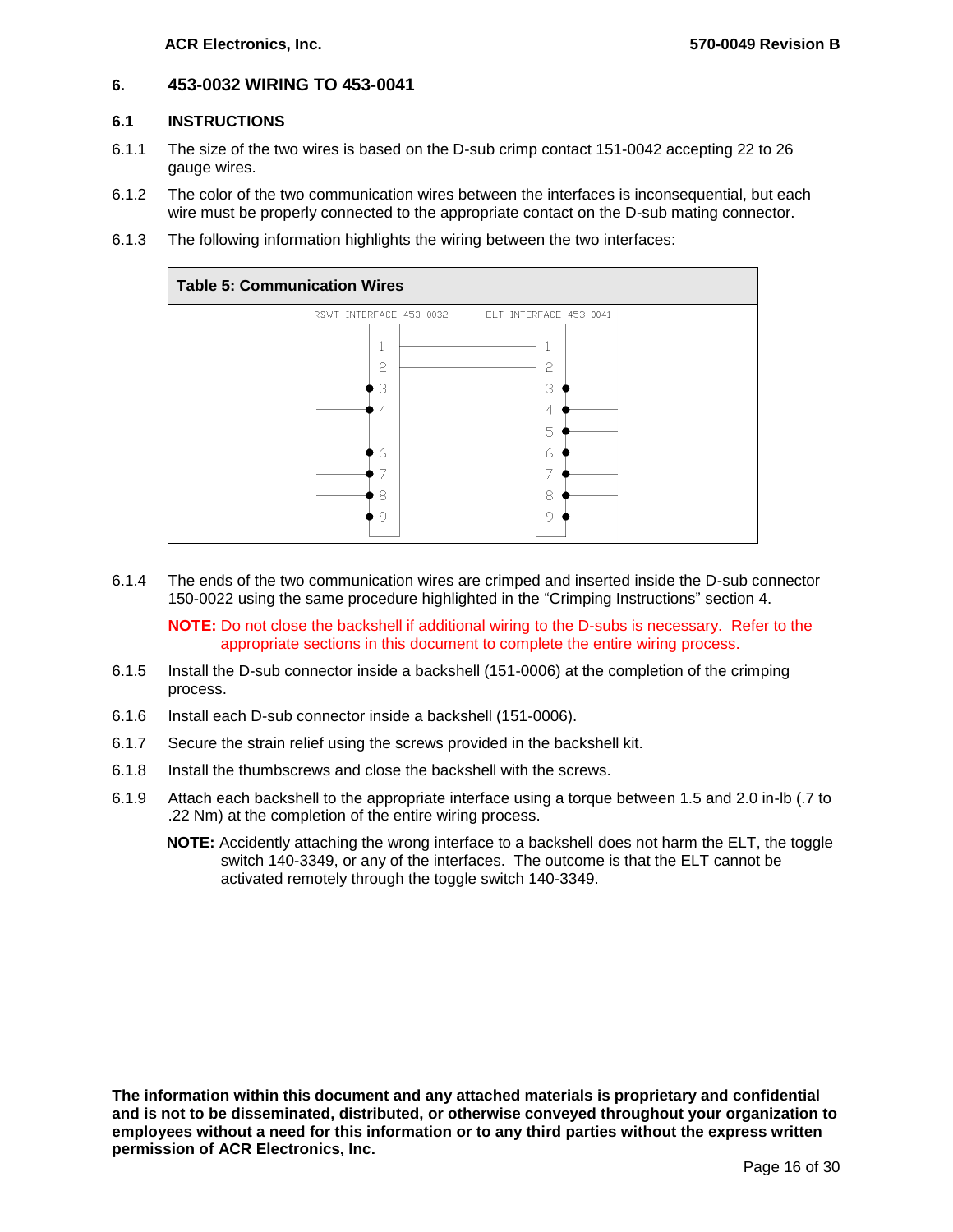## <span id="page-16-0"></span>**7. 453-0032 WIRING TO 140-3349 TOGGLE SWITCH**

The interface has two connections available on the D-sub connector to connect either aircraft power 14 VDC or 28 VDC. The connections have internal current limiting resistors to protect the built-in LED on the toggle switch, so it is critical to establish the proper connection between the interface, the toggle switch, and the aircraft power.

The power supply inside the interface is designed to operate on 6.5 to 30 V input. Due to this wide input range, a switching power supply is used to create 5 V for power distribution throughout the system. This switching supply allows the system to draw on average approximately 125 μA from a 14 V battery and 65 μA from a 28 V battery.

#### <span id="page-16-1"></span>**7.1 DIODES INSTALLATION**



*Ensure that the leads of the diodes do not touch the body of the toggle switch, or any other contacts other than the ones mentioned below.*

7.1.1 Solder the diodes 120-4007 to the toggle switch according to the following information:

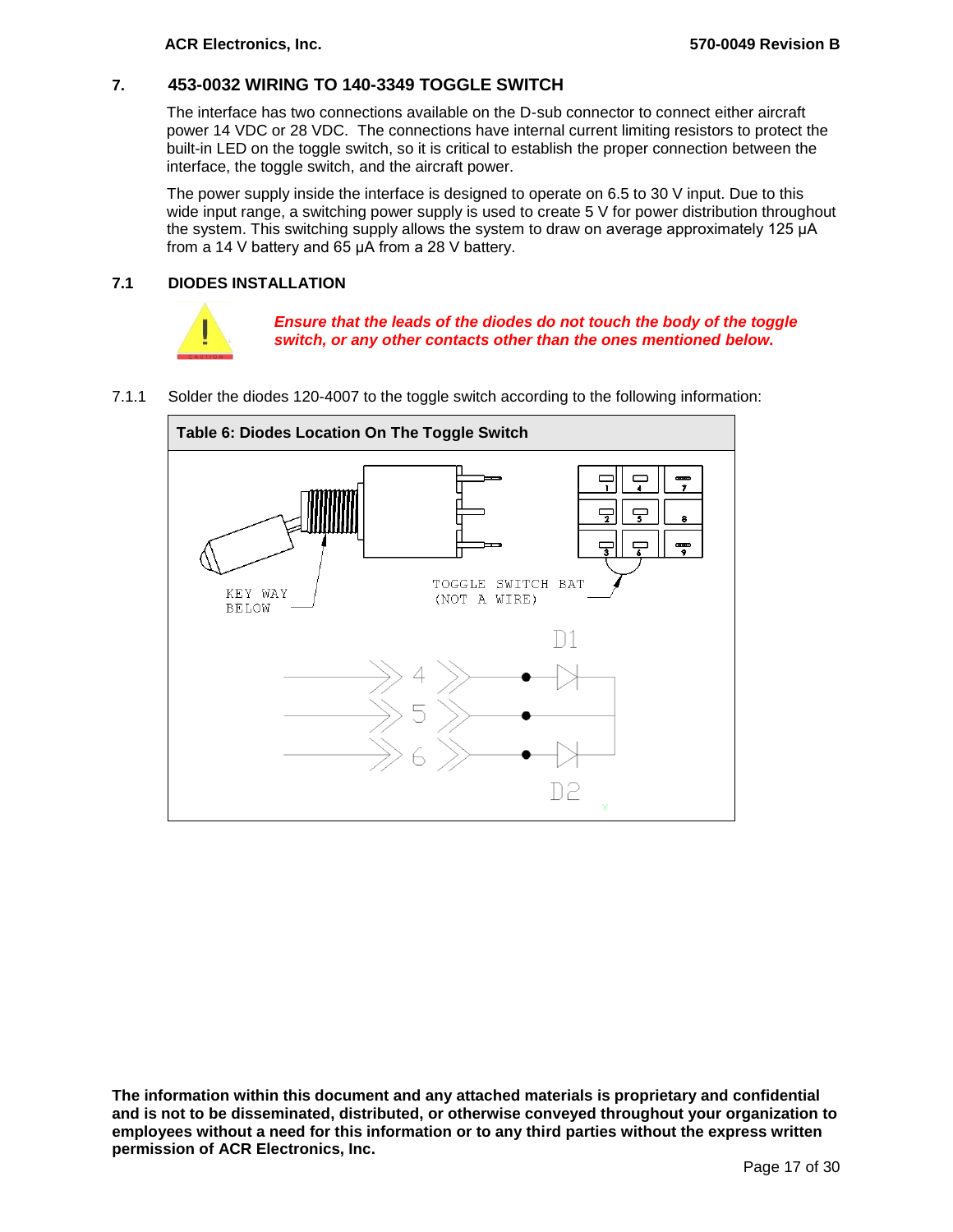#### <span id="page-17-0"></span>**7.2 140-3349 TOGGLE SWITCH WIRING (14 VDC INSTALLATION)**



*Improperly wiring the aircraft power to the D-sub will irreversibly damage the interface.*

7.2.1 Solder the wires from the 453-0032 interface to the toggle switch according to the following information for 14 VDC aircraft power:

| Table 7: 14 VDC Aircraft Power            |                                                   |                                   |                 |
|-------------------------------------------|---------------------------------------------------|-----------------------------------|-----------------|
|                                           | <b>TOGGLE</b><br><b>SWITCH</b><br><b>CONTACT#</b> | <b>453-0032 INTERFACE</b>         |                 |
| <b>CONTACT LOCATION</b>                   |                                                   | <b>DESCRIPTION</b>                | <b>CONTACT#</b> |
|                                           | 1                                                 | N/A                               | N/A             |
| $\frac{1}{2}$<br>$\Box$<br>$\overline{7}$ | 2                                                 | Ground                            | 9               |
| $\overline{2}$<br>8                       | 3                                                 | Ext. On                           | $\overline{7}$  |
| $_{\rm mmn}$<br>긓<br>7<br>9               | 4                                                 | Reset 1                           | 6               |
| TOGGLE SWITCH BAT<br>(NOT A WIRE)         | 5                                                 | N/A                               | N/A             |
|                                           | 6                                                 | Reset 2                           | 3               |
| Diodes not shown                          | $\overline{7}$                                    | <b>Aircraft Power</b><br>(14 VDC) | 4               |
|                                           | 8                                                 | N/A                               | N/A             |
|                                           | 9                                                 | Light $14$ (-)                    | 8               |





<span id="page-17-1"></span>**NOTE:** The toggle switch is not grounded to the ELT, so the system works for metallic and composite aircrafts when the beacon and the toggle are installed far apart.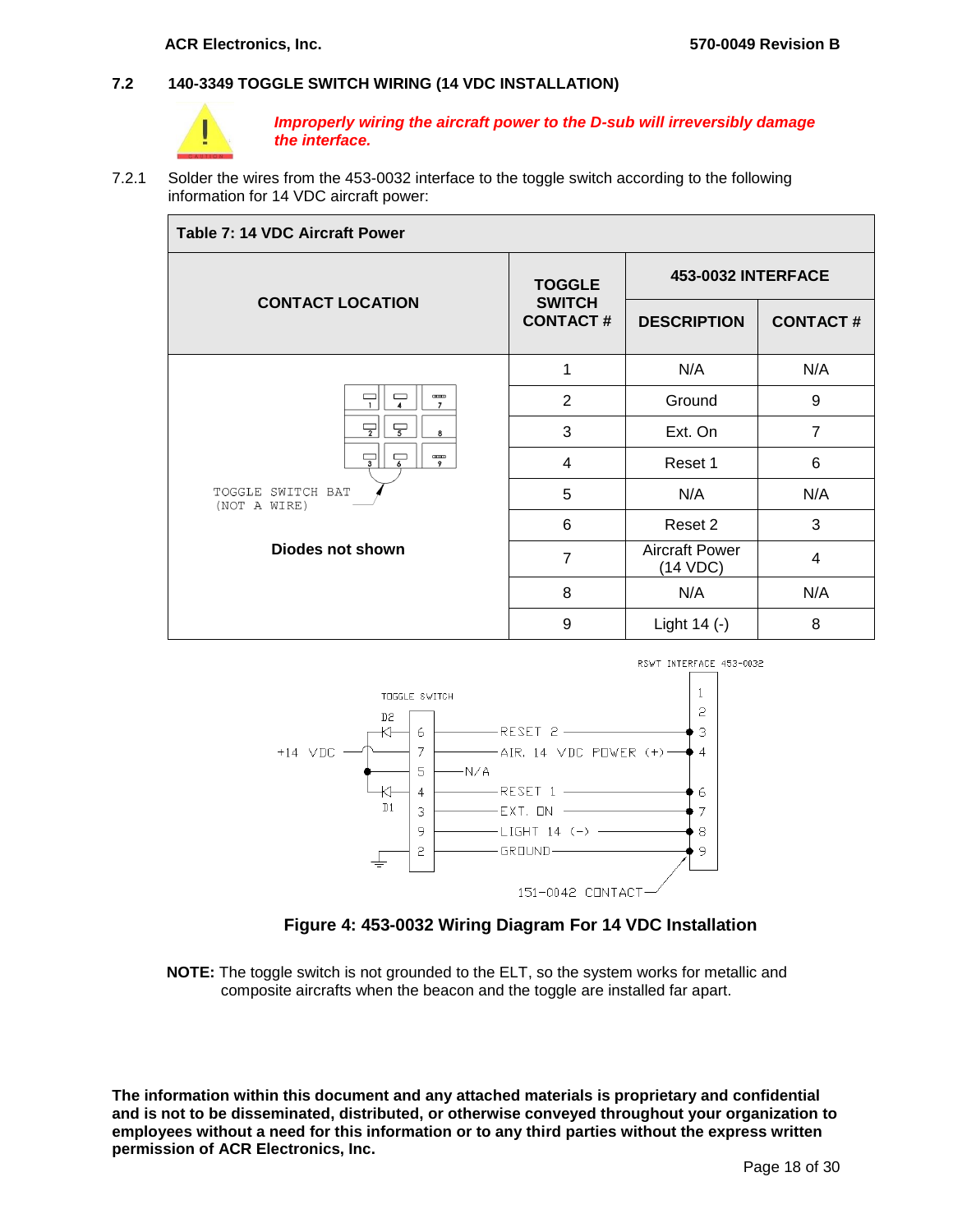#### <span id="page-18-0"></span>**7.3 140-3349 TOGGLE SWITCH WIRING (14 VDC INSTALLATION)**



*Improperly wiring the aircraft power to the D-sub will irreversibly damage the interface.*

7.3.1 Solder the wires from the 453-0032 interface to the toggle switch according to the following information for 28 VDC aircraft power:

| Table 8: 28 VDC Aircraft Power                                                                                     |                                                   |                                   |                 |  |
|--------------------------------------------------------------------------------------------------------------------|---------------------------------------------------|-----------------------------------|-----------------|--|
| <b>CONTACT LOCATION</b>                                                                                            | <b>TOGGLE</b><br><b>SWITCH</b><br><b>CONTACT#</b> | <b>453-0032 INTERFACE</b>         |                 |  |
|                                                                                                                    |                                                   | <b>DESCRIPTION</b>                | <b>CONTACT#</b> |  |
|                                                                                                                    | 1                                                 | N/A                               | N/A             |  |
| $m_{\rm m}$<br>$\overline{7}$<br>$\frac{1}{2}$<br>8<br>$\overline{1}$<br>$\overline{\overline{\overline{3}}}$<br>9 | 2                                                 | Ground                            | 9               |  |
|                                                                                                                    | 3                                                 | Ext. On                           | $\overline{7}$  |  |
|                                                                                                                    | 4                                                 | Reset 1                           | 6               |  |
| TOGGLE SWITCH BAT                                                                                                  | 5                                                 | N/A                               | N/A             |  |
| (NOT A WIRE)                                                                                                       | 6                                                 | Reset 2                           | 3               |  |
| Diodes not shown                                                                                                   | 7                                                 | <b>Aircraft Power</b><br>(28 VDC) | 4               |  |
|                                                                                                                    | 8                                                 | N/A                               | N/A             |  |
|                                                                                                                    | 9                                                 | Light 28 (-)                      | 5               |  |



**Figure 5: 453-0032 Wiring Diagram For 28 VDC Installation**

<span id="page-18-1"></span>**NOTE:** The toggle switch is not grounded to the ELT, so the system works for metallic and composite aircrafts when the beacon and the toggle are installed far apart.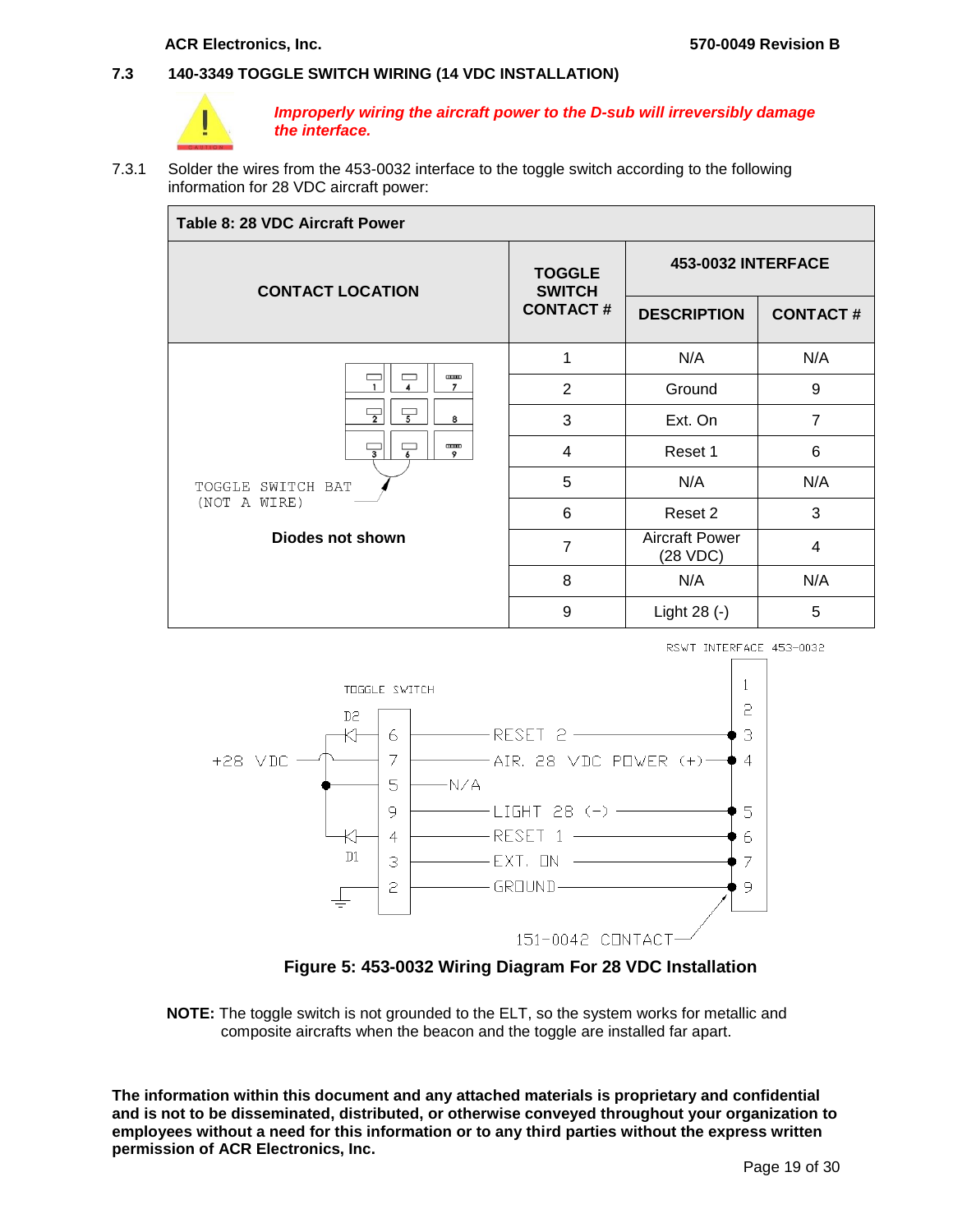#### <span id="page-19-0"></span>**7.4 453-0032 WIRING**

| Table 9: Remote Switch Interface 453-0032 Front View |      |                               |  |
|------------------------------------------------------|------|-------------------------------|--|
| <b>VIEW</b>                                          | PIN# | <b>SIGNAL DESCRIPTION</b>     |  |
|                                                      | 1    | N/A                           |  |
|                                                      | 2    | N/A                           |  |
|                                                      | 3    | Reset 2                       |  |
|                                                      | 4    | Aircraft Power (14 or 28 VDC) |  |
| $\circled{\scriptstyle\circ}$                        | 5    | Light (28 VDC Installation)   |  |
|                                                      | 6    | Reset 1                       |  |
|                                                      | 7    | <b>External ON</b>            |  |
|                                                      | 8    | Light (14 VDC Installation)   |  |
|                                                      | 9    | Aircraft Ground               |  |

7.4.1 The wires for the interface 453-0032 are crimped and inserted inside the D-sub connector 150- 0022 using the same procedure highlighted in the ["Cable Harness"](#page-10-0) section.

**NOTE:** Do not close the backshell if the two communication wires have not been installed yet. Refer to section ["453-0032 wiring to 453-0041"](#page-15-0) in this document to complete the entire wiring process.

- 7.4.2 Install the D-sub connector inside a backshell (151-0006) at the completion of the crimping process.
- 7.4.3 Secure the strain relief using the screws provided in the backshell kit.
- 7.4.4 Install the thumbscrews and close the backshell with the screws.
- 7.4.5 Attach the backshell to the 453-0032 interface using a torque between 1.5 and 2.0 in-lb (.7 to .22 Nm) at the completion of the entire wiring process.
	- **NOTE:** Accidently attaching the interface 453-0041 to the backshell instead of the 453-0032 does not harm the ELT, the toggle switch 140-3349, or any of the interfaces. The outcome is that the ELT cannot be activated remotely through the toggle switch 140-3349.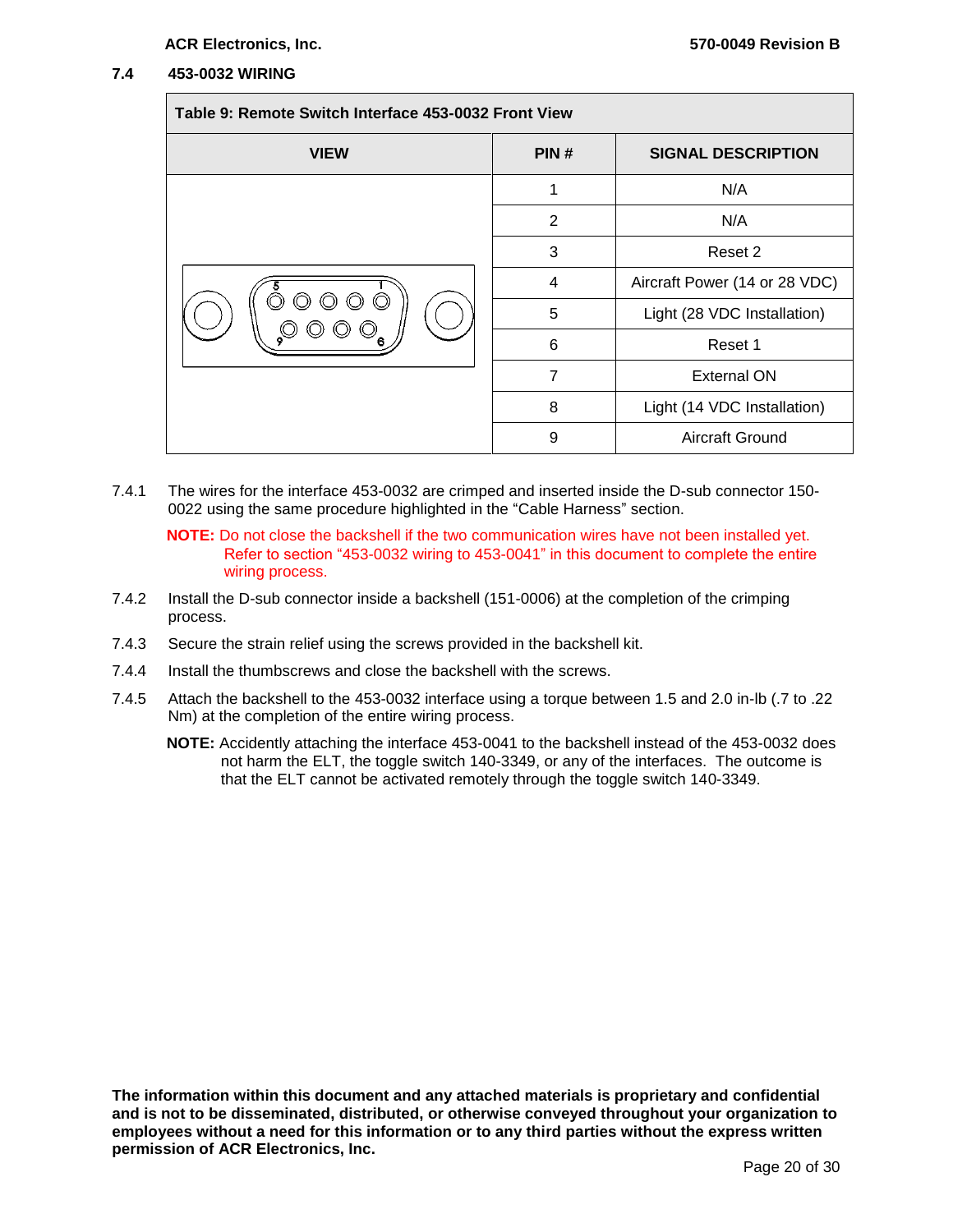## <span id="page-20-0"></span>**8. INTERFACE INSTALLATION**

#### <span id="page-20-1"></span>**8.1 INSTRUCTIONS**

8.1.1 Secure the interfaces 453-0032 and 453-0041 to a structural member using the hardware found in the 455-0032 and 455-0041 respectively.

| 2 ea. | 201-0810 Screw, PHP 8-32 x 5/8 SS       |
|-------|-----------------------------------------|
| 2 ea. | 241-0832 Nut. Hex 8-32 x 1/4 SS         |
| 2 ea. | 246-0001 Washer, Flat #8 OD3/8 SS       |
| 2 ea. | 247-0800 Washer, Lock Internal Tooth #8 |

8.1.2 Torque the screws to 8 in-lb (0.90 Nm) ±1 in-lb (0.11 Nm).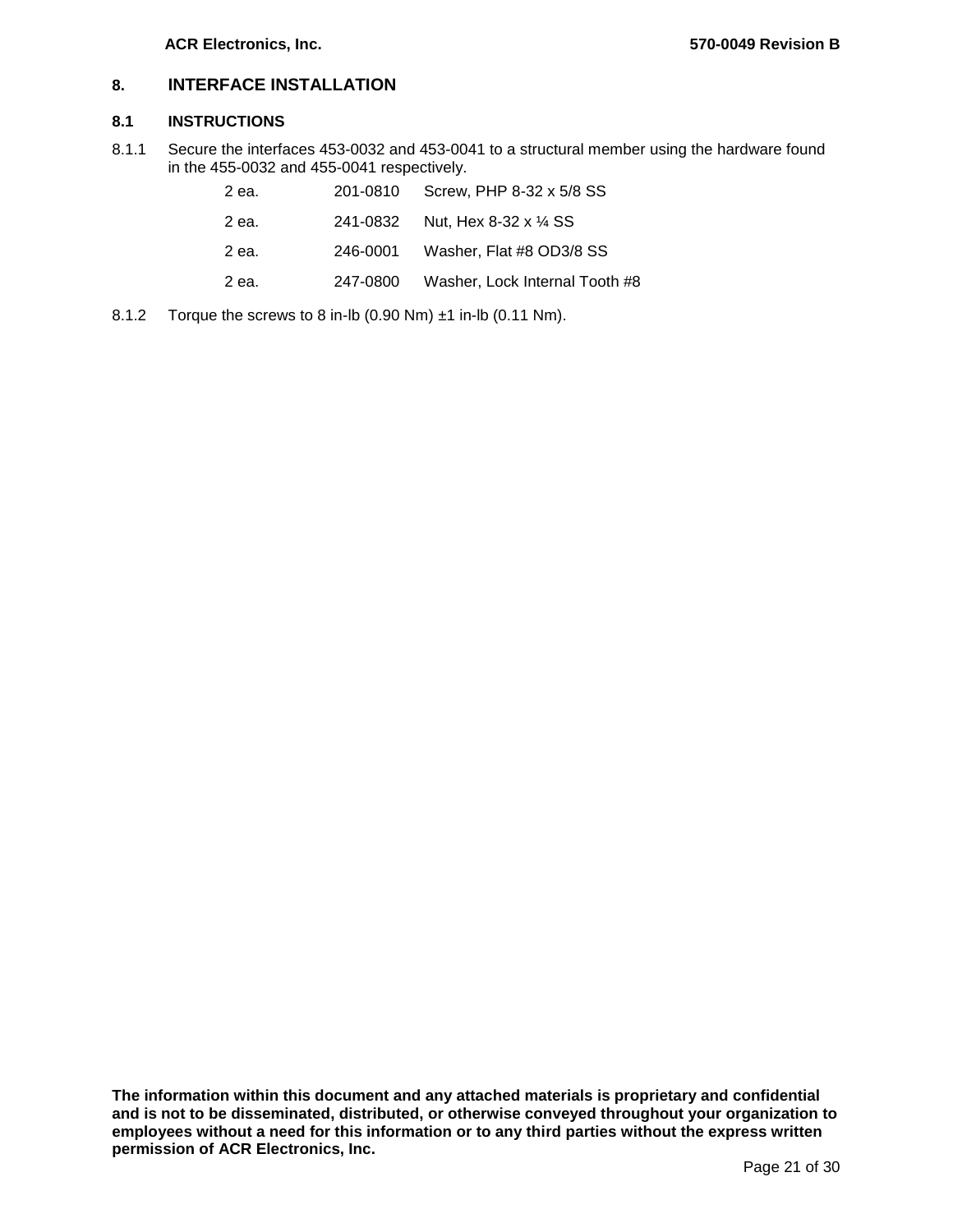## <span id="page-21-0"></span>**9. PANEL CUTOUT/TOGGLE SWITCH INSTALLATION**

#### **9.1 INSTRUCTIONS**

<span id="page-21-1"></span>**NOTE:** The toggle switch 140-3349 is not available with a protective guard.

- 9.1.1 Select a mounting location where the toggle switch can be seen from the pilot's seated location, easily be reached by the pilot, out of direct sunlight, and can accommodate the switch and the label.
- 9.1.2 Choose the appropriate label based on the orientation on the control panel. Label 591-0037 and label 591-0092 are provided in the 455-0049 pack list.



591-0037 Label 591-0092 Label

#### **Figure 6 : Label 591-0037 & 591-0092**

<span id="page-21-2"></span>9.1.3 Create a cutout in the panel for the toggle switch according to the minimum dimensions specified below.

**NOTES:** The maximum panel thickness is .102" (2.6mm).

The .087" (2.21mm) diameter hole is intended to prevent the toggle switch from rotating once the locking ring is installed.

9.1.4 Adjust the hole-pattern appropriately on the panel depending on the orientation of the remote switch.

#### **NOTE:** Ø is the symbol for diameter



591-0037 Label Cutout Orientation 591-0092 Label Cutout Orientation

Tolerance: +.020, -.000

**Figure 7 : Panel cutout dimensions**

- <span id="page-21-3"></span>9.1.5 Clean the application surface area thoroughly prior to applying the label.
- 9.1.6 Remove the paper backing from the label and line up the label over the cutout.
- 9.1.7 Press firmly and evenly over the label to produce maximum adhesion.

**The information within this document and any attached materials is proprietary and confidential and is not to be disseminated, distributed, or otherwise conveyed throughout your organization to employees without a need for this information or to any third parties without the express written permission of ACR Electronics, Inc.**

 $[6.50]$ 

 $\phi$ .256

 $|2.21|$  $\phi$ .087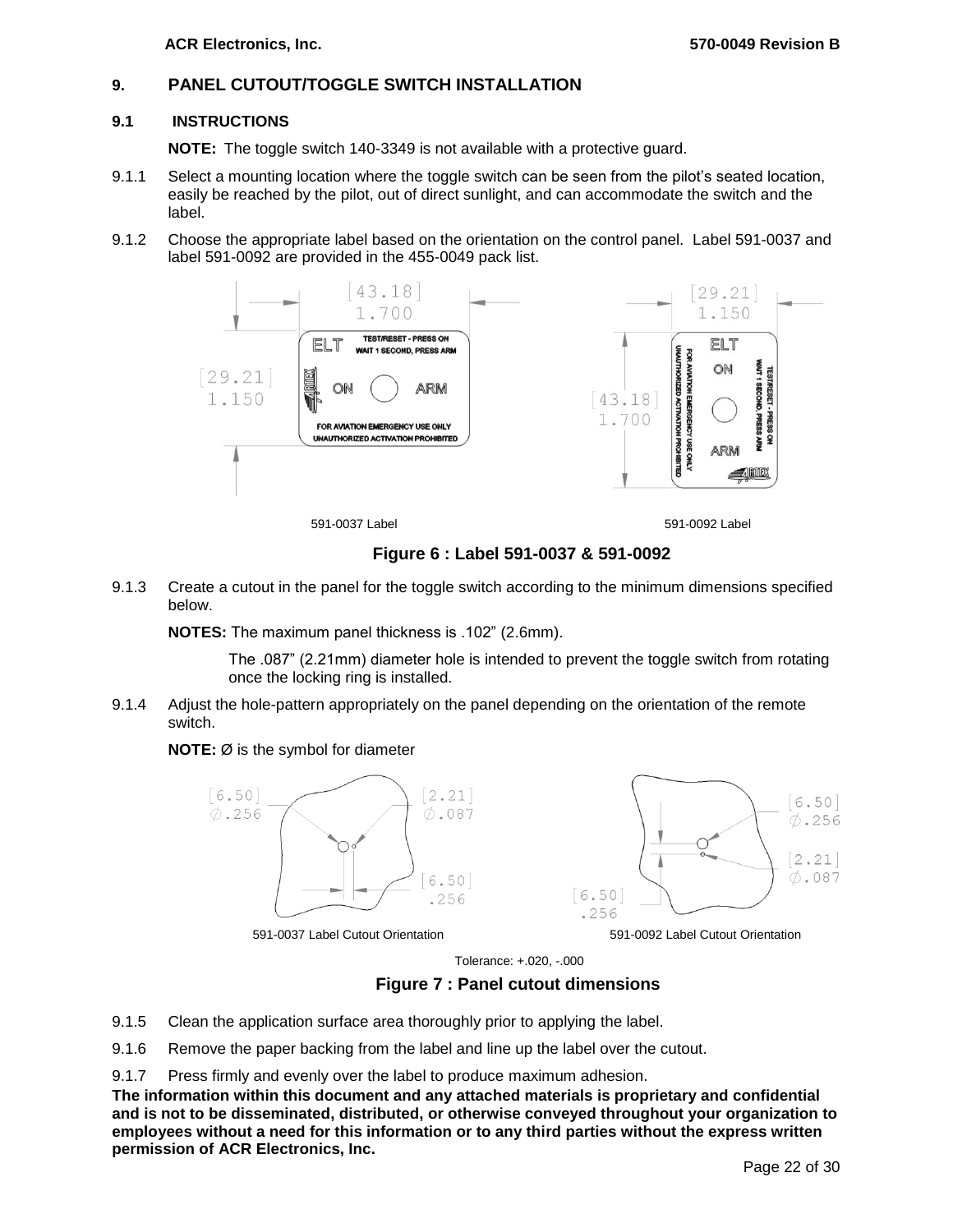9.1.8 Slide the locking ring on the toggle switch.



**Figure 8: Toggle Switch Locking Ring**

- <span id="page-22-0"></span>9.1.9 Slide the bat of the toggle switch through the cutout and insert the tongue of the locking ring inside the smaller hole.
- 9.1.10 Install the lockwasher and the mounting nut over the thread of the toggle switch.
- 9.1.11 Secure the nut using a torque screwdriver set to 6 lb-in (.67 Nm).





591-0037 Label Assembly 591-0092 Label Assembly

**Figure 9: Hardware installation**

- <span id="page-22-1"></span>9.1.12 Fasten the harness to the aircraft and ensure that it has enough slack to prevent tensile load on the contacts of the toggle switch.
- 9.1.13 Plug the D-sub connector leading from the harness on the toggle switch to the 453-0032 interface.
- 9.1.14 Refer to the Transmitter Test section of the appropriate ELT manual to check the operation of the complete connection to the ELT.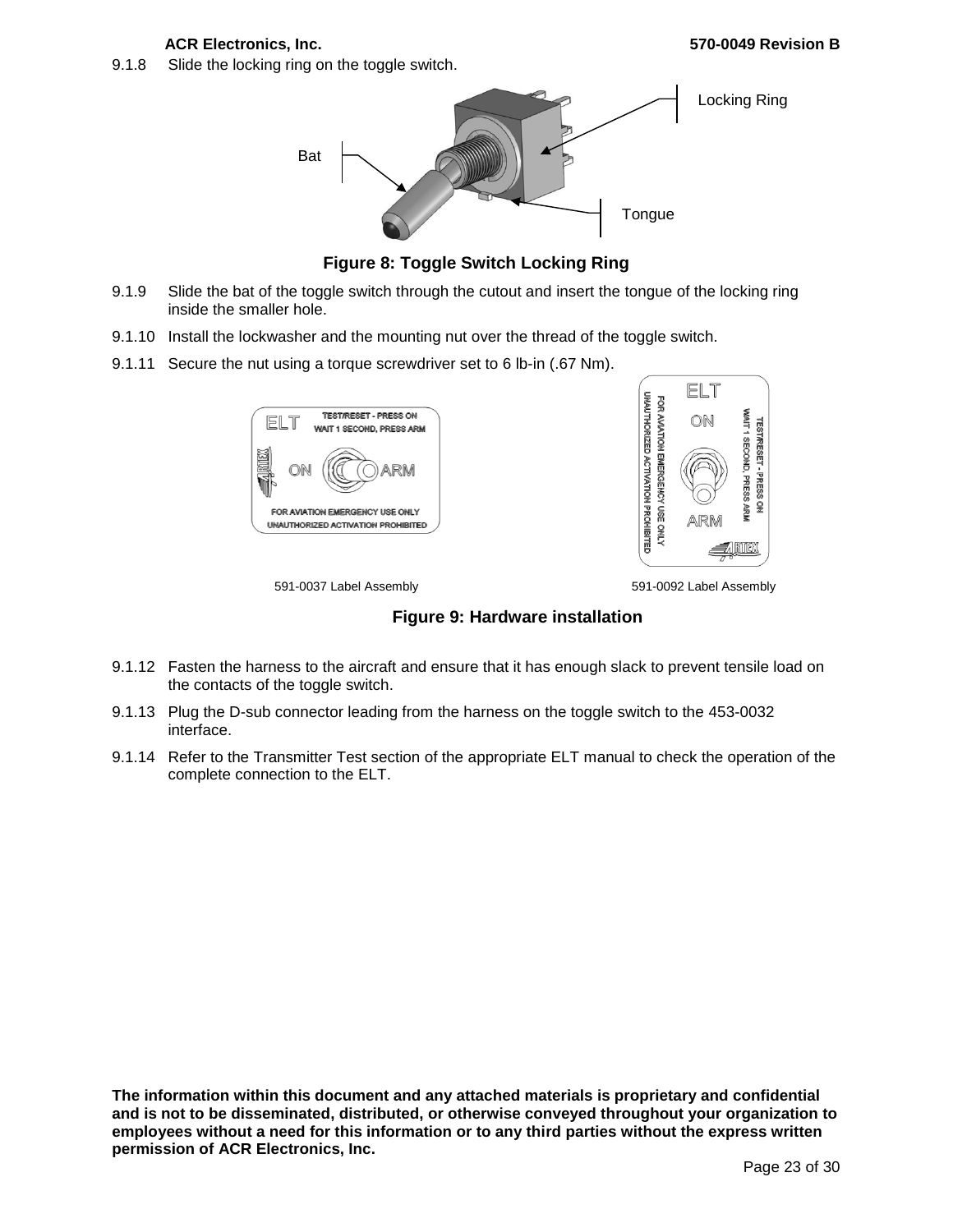#### <span id="page-23-0"></span>**10. SPECIFICATIONS**

#### <span id="page-23-1"></span>**10.1 INTERFACE MATERIAL**

- 10.1.1 Both interfaces 453-0032 and 453-0041 are made with flame retardant ABS plastic, UL94V-0.
- 10.1.2 The surface of each interface is polished finish.

#### <span id="page-23-2"></span>**10.2 INTERFACE DIMENSIONS**

The following dimensions are displayed in [millimeters] and inches

**NOTE:** Ø is the symbol for diameter



<span id="page-23-3"></span>**Figure 10: 453-0032 Interface**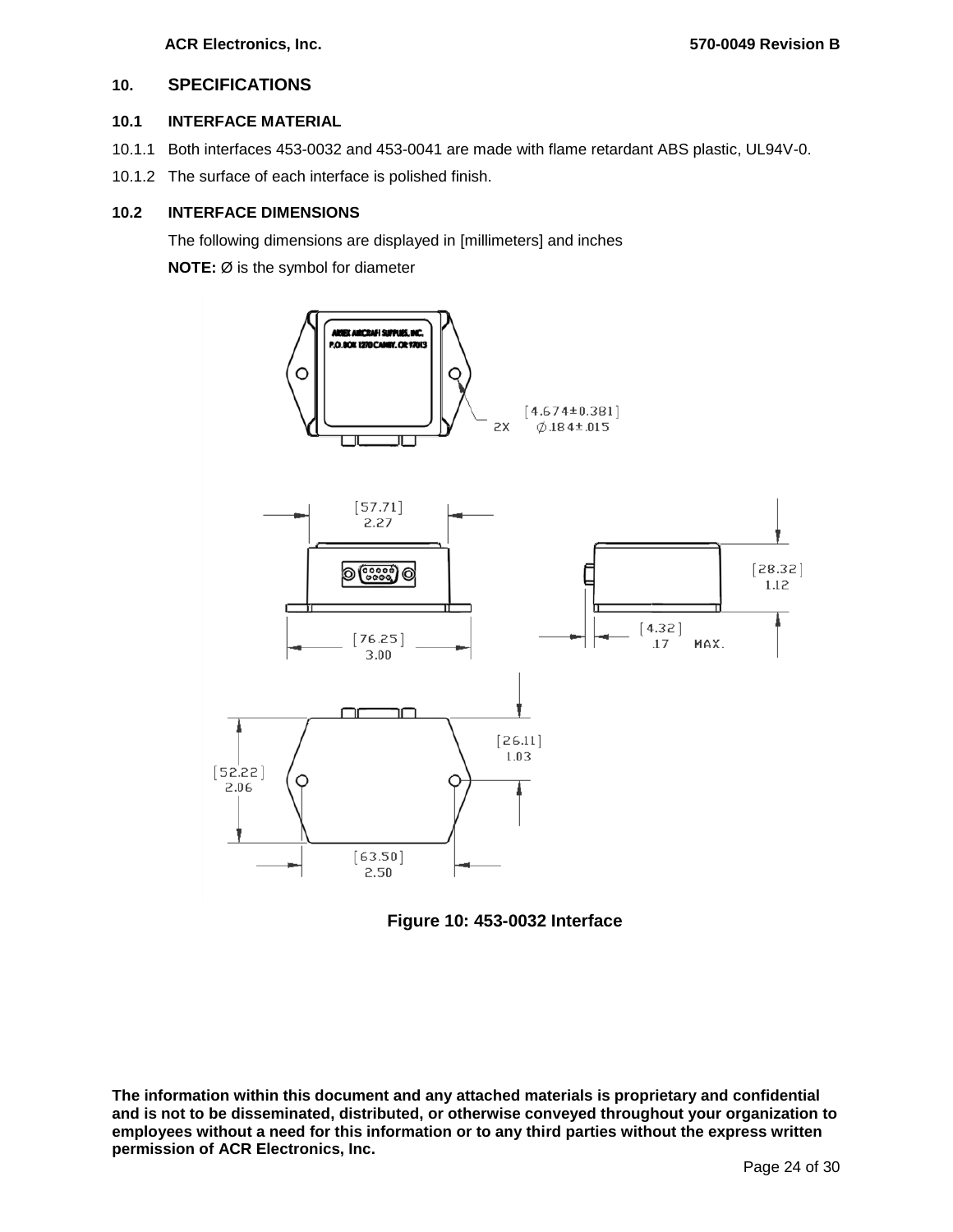

### **Figure 11: 453-0041 Interface**

#### <span id="page-24-1"></span><span id="page-24-0"></span>**10.3 INTERFACE WEIGHT**

| <b>PART NUMBER</b> | <b>DESCRIPTION</b>             | <b>WEIGHT</b>         |
|--------------------|--------------------------------|-----------------------|
| 453-0032           | 2-Wire Remote Switch Interface | 2.07 oz (59 gr.) Max. |
| 453-0041           | 2-Wire ELT Interface           | 2.78 oz (79 gr.) Max. |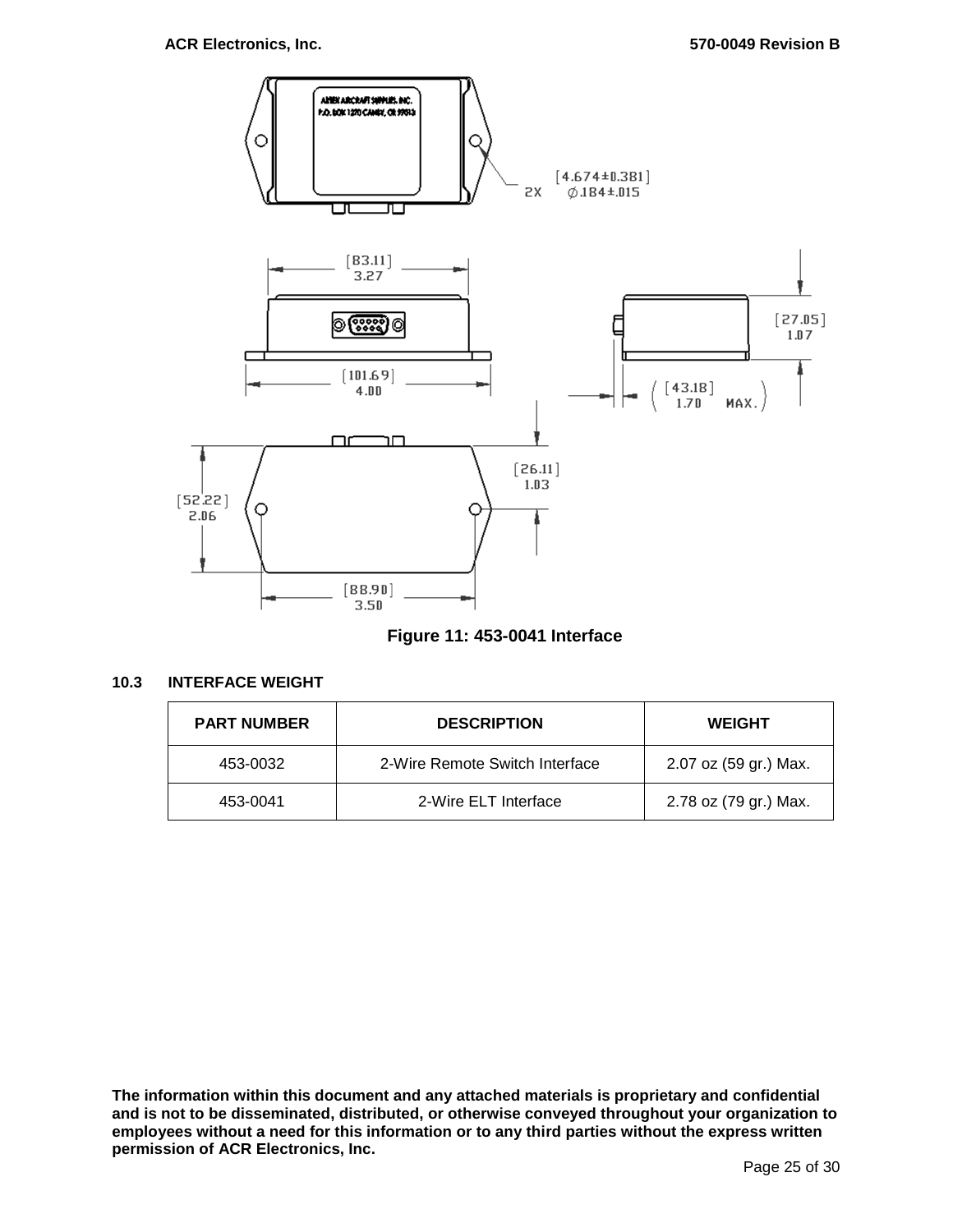#### <span id="page-25-0"></span>**10.4 TOGGLE SWITCH DIMENSIONS**



**Figure 12: 140-3349 Toggle Switch**

#### <span id="page-25-2"></span><span id="page-25-1"></span>**10.5 TOGGLE SWITCH WEIGHT**

| <b>PART NUMBER</b> | <b>DESCRIPTION</b>            | <b>WEIGHT</b>        |
|--------------------|-------------------------------|----------------------|
| 140-3349           | Switch, DPDT W/LED Tip 2-Pos. | .35 oz (10 gr.) Max. |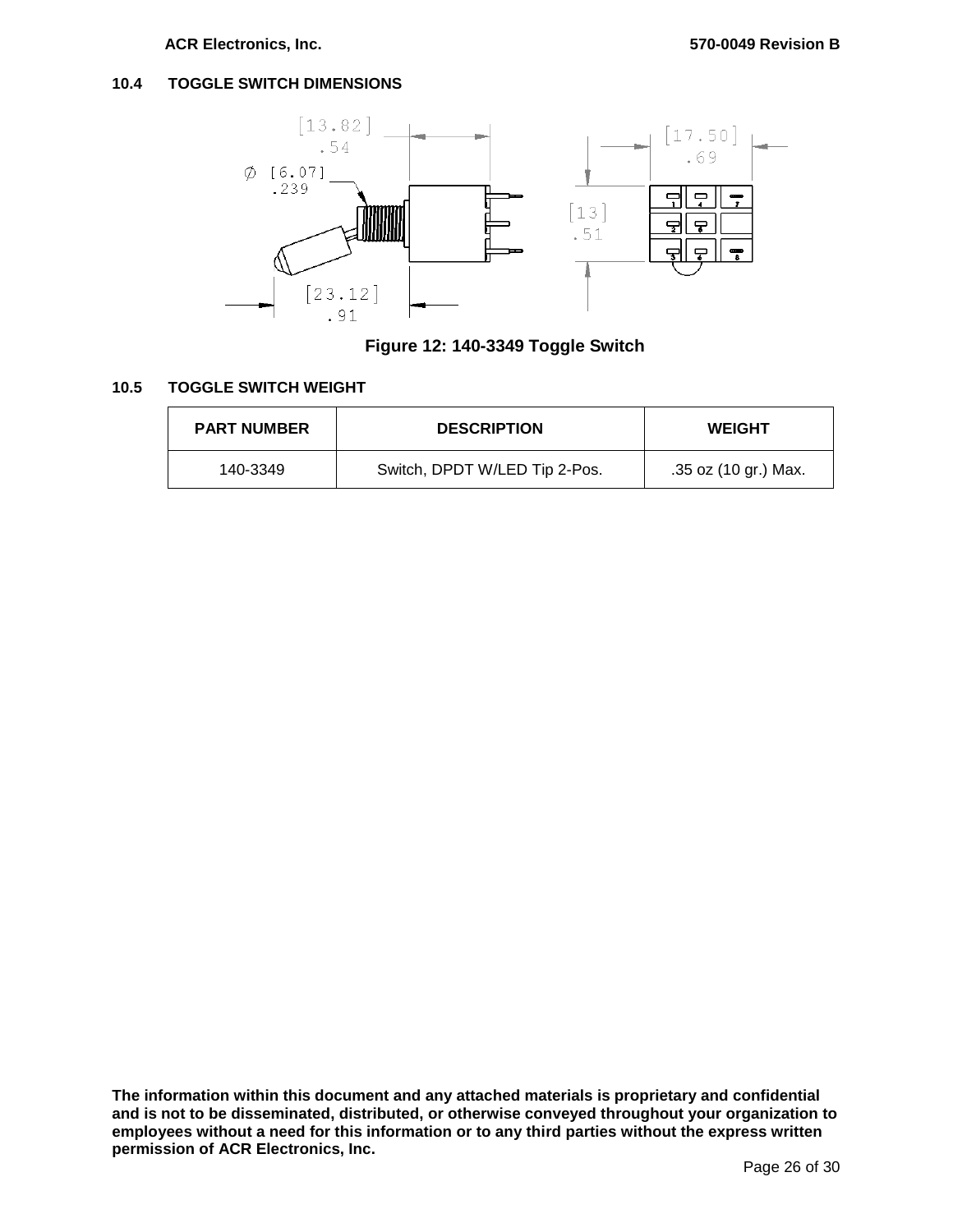#### <span id="page-26-0"></span>**10.6 MISCELLANEOUS COMPONENTS SPECIFICATIONS**

**Table 10: Components Specifications**

| rable to: Components opechications |                                          |                                                                                  |  |
|------------------------------------|------------------------------------------|----------------------------------------------------------------------------------|--|
| <b>COMPONENT</b>                   | <b>SPECIFICATIONS</b>                    |                                                                                  |  |
|                                    | <b>Shell Size</b>                        | 9                                                                                |  |
| <b>Built-in Interface</b><br>D-Sub | <b>Mounting Option</b>                   | 4-40 jackscrew                                                                   |  |
|                                    | Durability                               | 1000 Cycle minimum                                                               |  |
|                                    | Dielectric Withstanding Voltage          | 1000 VAC minimum for 1 minute                                                    |  |
|                                    | Gender                                   | Receptacle (female)                                                              |  |
|                                    | <b>Shell Size</b>                        | 9                                                                                |  |
| D-Sub 150-0022                     | Wire Termination Type                    | Crimp snap                                                                       |  |
|                                    | Dielectric Withstanding Voltage          | 1000 VAC minimum for 1 minute                                                    |  |
|                                    | Gender                                   | Plug (male)                                                                      |  |
|                                    | <b>Contact Termination</b>               | Crimp                                                                            |  |
|                                    | <b>AWG</b>                               | $22 - 26$                                                                        |  |
|                                    | Insertion/Extraction Tool                | Tyco 91067-2 or equivalent (20-24 AWG)<br>Tyco 91285-1 or equivalent (24-28 AWG) |  |
| Pin Crimp<br>151-0042              | Crimp Hand Tool                          | Tyco 91525-1 or equivalent                                                       |  |
|                                    | Gender                                   | Pin (male)                                                                       |  |
|                                    | Size                                     | 20                                                                               |  |
|                                    | Insulation Diameter in[mm]               | $0.040 - 0.050$ [1.01 - 1.27)                                                    |  |
|                                    | Color                                    | <b>Black</b>                                                                     |  |
| <b>Backshell</b>                   | <b>Shell Size</b>                        | 9                                                                                |  |
| 151-0006                           | Thumbscrew                               | $4 - 40$                                                                         |  |
|                                    | Thumbscrew torque                        | 1.5 to 2.0 in-lb (.7 to .22 Nm)                                                  |  |
|                                    | Pole & Throw                             | <b>DPDT</b>                                                                      |  |
|                                    | <b>Number of Position</b>                | $\overline{2}$                                                                   |  |
| <b>Toggle Switch</b>               | <b>LED Color</b>                         | Red                                                                              |  |
|                                    | <b>Contact Material Rating</b>           | 3A @ 30 VDC                                                                      |  |
| 140-3349                           | <b>LED Forward Peak Current:</b>         | 25 mA                                                                            |  |
|                                    | <b>LED Continuous Forward</b><br>Current | 20 mA                                                                            |  |
|                                    | <b>LED Forward Voltage</b>               | 2.1 Volts                                                                        |  |
|                                    | <b>Electrical Life</b>                   | 25000 operations minimum                                                         |  |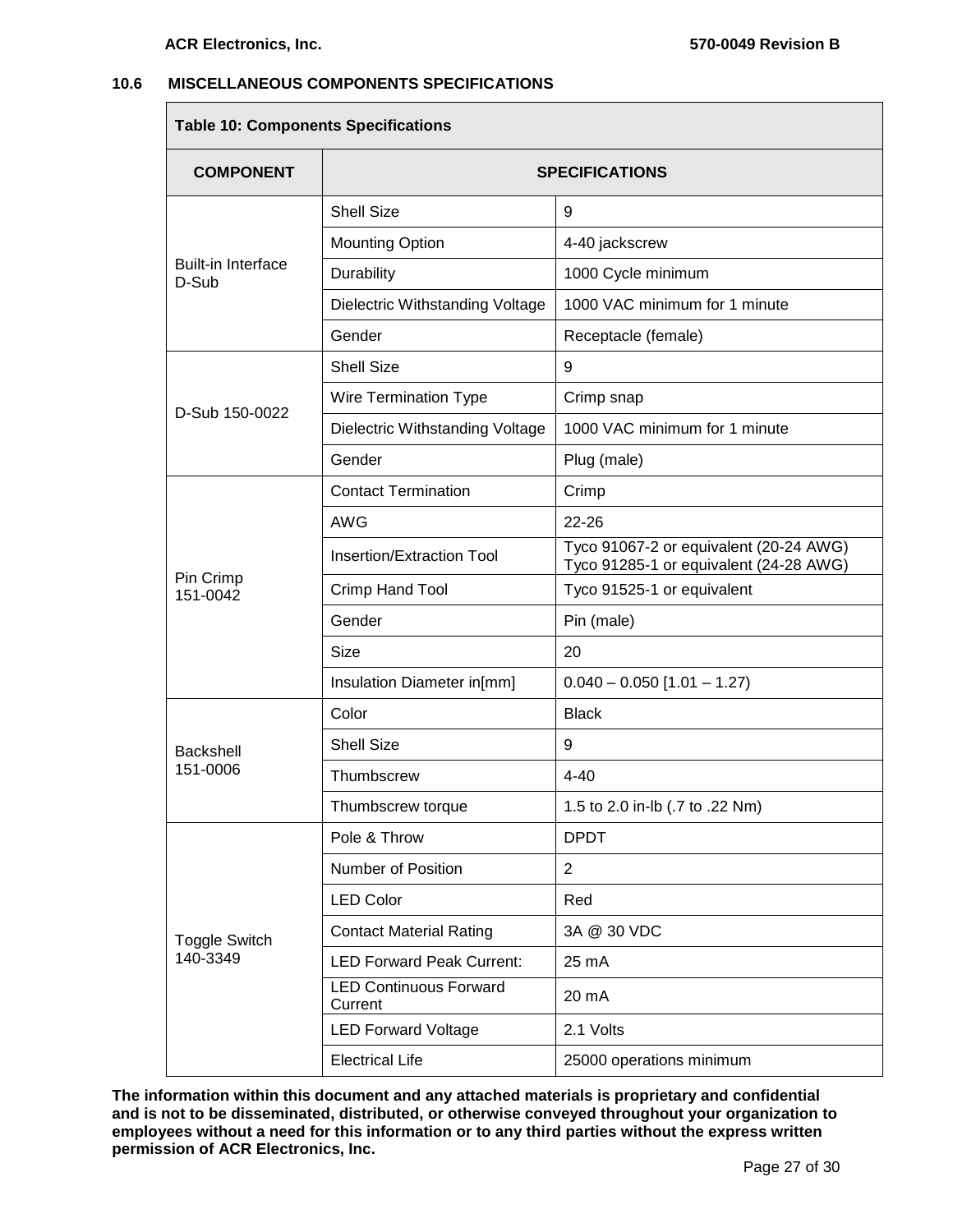Г

| <b>Table 10: Components Specifications</b> |                            |                         |  |
|--------------------------------------------|----------------------------|-------------------------|--|
| <b>COMPONENT</b>                           | <b>SPECIFICATIONS</b>      |                         |  |
|                                            | Mechanical Life            | 50000 operation minimum |  |
|                                            | Locking Mechanism          | No                      |  |
|                                            | <b>Nut Mounting Torque</b> | 6 lb-in (.67 Nm)        |  |
|                                            | Angle of Throw             | $20^\circ$              |  |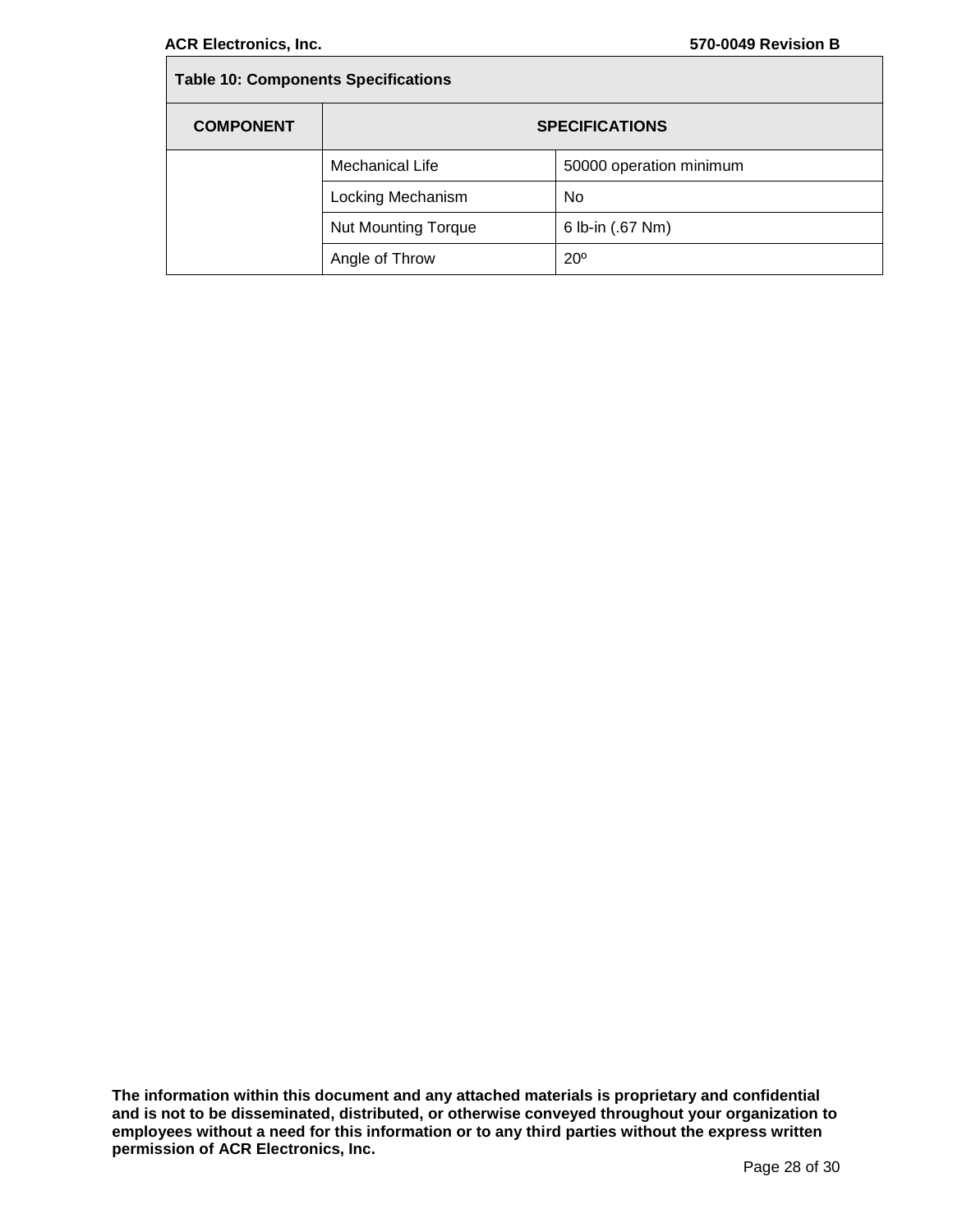#### <span id="page-28-0"></span>**10.7 ENVIRONMENTAL CATEGORIES**

DO-160D Env. Cat. C4XAAB[204]XXXXXXXZAZA[UUU]M[XXXX]XXA

DO-160D Environmental categories break down:

| <b>Table 11: Environmental Categories</b> |                                     |                         |  |
|-------------------------------------------|-------------------------------------|-------------------------|--|
| <b>CATEGORIES</b>                         | <b>TESTS</b>                        | <b>DO-160D SECTIONS</b> |  |
| C4                                        | TEMPERATURE & ALTITUDE              | 4                       |  |
| Χ                                         | IN-FLIGHT LOSS OF COOLING           | 4.5.4                   |  |
| А                                         | <b>TEMPERATURE VARIATION</b>        | 5                       |  |
| А                                         | <b>HUMIDITY</b>                     | 6                       |  |
| B                                         | OPERATIONAL SHOCK AND CRASH SAFETY. | 7                       |  |
| [204]                                     | <b>VIBRATION</b>                    | 8                       |  |
| Χ                                         | <b>EXPLOSION</b>                    | 9                       |  |
| X                                         | <b>WATERPROOFNESS</b>               | 10                      |  |
| Χ                                         | <b>FLUIDS SUSCEPTIBILITY</b>        | 11                      |  |
| Χ                                         | SAND AND DUST                       | 12                      |  |
| Χ                                         | <b>FUNGUS</b>                       | 13                      |  |
| X                                         | SALT SPRAY                          | 14                      |  |
| Χ                                         | MAGNETIC EFFECT                     | 15                      |  |
| Ζ                                         | POWER INPUT                         | 16                      |  |
| А                                         | <b>VOLTAGE SPIKE</b>                | 17                      |  |
| Z                                         | AUDIO FREQUENCY SUSCEPTIBILITY      | 18                      |  |
| Â                                         | INDUCED SIGNAL SUSCEPTIBILITY       | 19                      |  |
| [UUU]                                     | RADIO FREQUENCY SUSCEPTIBILITY      | 20                      |  |
| М                                         | <b>EMISSION OF RF ENERGY</b>        | 21                      |  |
| [XXX]                                     | <b>LIGHTNING</b>                    | 22                      |  |
| Χ                                         | LIGHTNING DIRECT EFFECTS            | 23                      |  |
| Χ                                         | <b>ICING</b>                        | 24                      |  |
| А                                         | ELECTROSTATIC DISCHARGE             | 25                      |  |